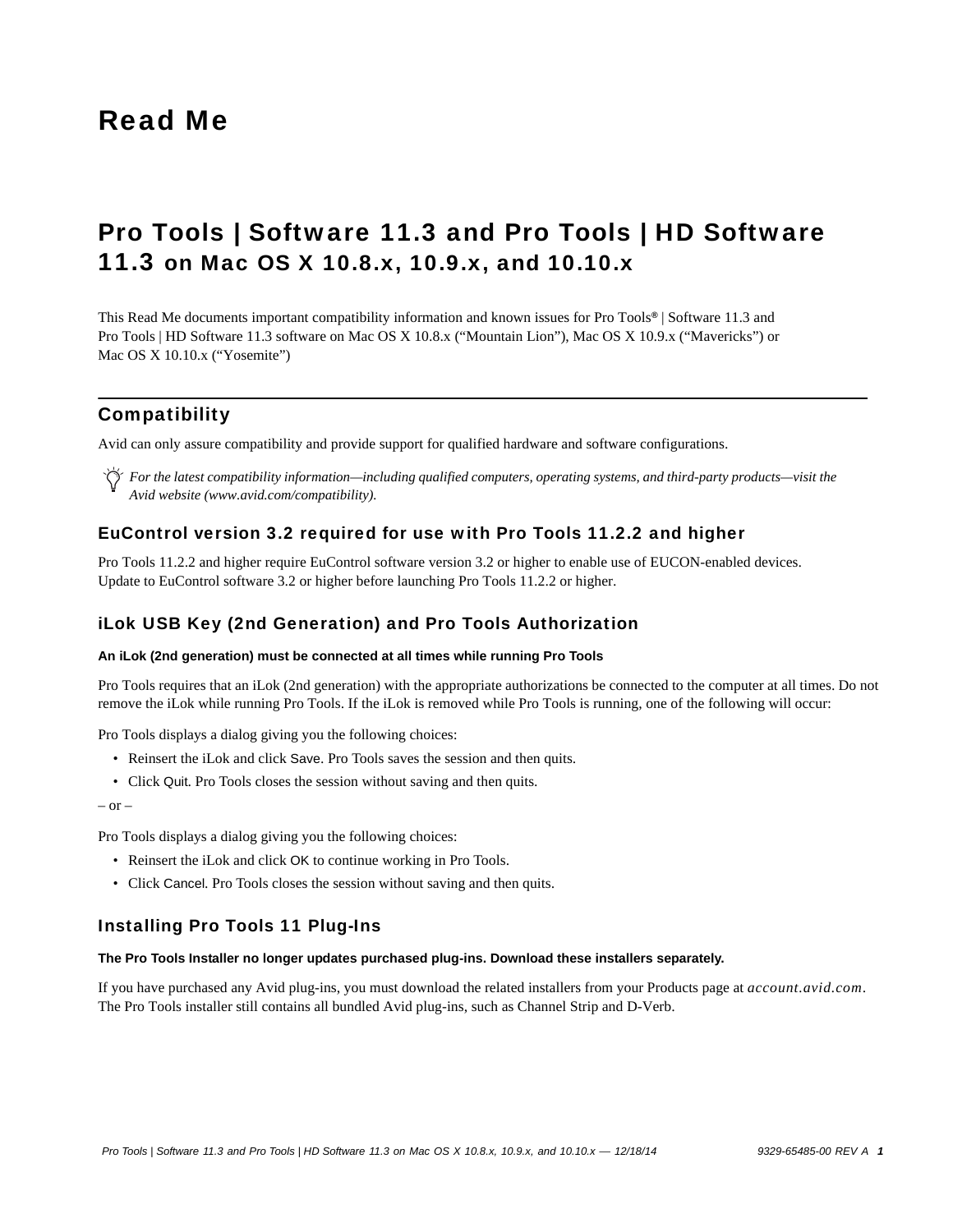# Co-Installing Pro Tools 10 and Pro Tools 11

### **Pro Tools 10.3.6 is the first version of Pro Tools 10 that supports installation on the same system with Pro Tools 11. Co-installation support is limited to MacOS X 10.8.x ("Mountain Lion").**

If you have an earlier version of Pro Tools installed, it is recommended that you perform a clean uninstall before installing Pro Tools 10.3.6 (or higher) and Pro Tools 11.1 (or higher).

To support co-installation of Pro Tools 10 and 11, a Pro Tools application alias is no longer added to the Dock during installation.

### **To add aliases for each Pro Tools application to the dock, do the following:**

- **1** Select the Pro Tools application and choose File > Make Alias.
- **2** Drag the alias to the Dock.

# General Compatibility

### **Pro Tools 11 does not support video capture (PTSW-181456)**

Pro Tools 11 does not have the ability to record video to the timeline. Co-install Pro Tools 10.3.6 (or higher) on the same system and use an Avid Mojo SDI to record video into Pro Tools 10. The captured video can then be used in Pro Tools 11.

### **Pro Tools 11 does not allow import of WMA files (PTSW-181506)**

If you attempt to import a WMA file into a Pro Tools 11 session, Pro Tools cannot convert the file and posts a "file is unreadable" message. Co-install Pro Tools 10.3.6 (or higher) on the same system, import the WMA file, and convert it to a format supported by Pro Tools 11.

### **"On Mac OS X 10.10 (Yosemite) only, iTunes does not work with HDX or HD|Native hardware using the AvidCoreAudio manager. (PTSW-194693)"**

The Avid CoreAudio Manager is currently not compatible with Mac OS X 10.10 (Yosemite) and a driver update will be required.

### **QuickTime Player is not currently compatible with Avid Audio Interfaces on Mac OS X 10.8 and 10.9 (PTSW-163965)**

QuickTime Player does not currently support Avid audio devices as output devices with Mac OS X 10.8. Audio will not pass through and playback will not start. Please use an alternate audio interface for QuickTime Player, or use another software solution for playing back QuickTime files with Avid audio devices as a workaround for this issue.

### **Pro Tools 11 sessions that use more than 4 gigabytes of RAM will cause Pro Tools 10 or lower to quit unexpectedly (PTSW-181963)**

If you attempt to open a Pro Tools 11 session that uses more than 4 gigabytes of RAM in Pro Tools 10 or lower, Pro Tools will quit unexpectedly. To open such sessions in Pro Tools 10 or lower, first reduce the amount of session RAM usage to less than 4 gigabytes in Pro Tools 11 by removing virtual instruments that take up system memory.

### **Enable Spotlight for best performance when relinking files and indexing in the Workspace (PTSW-183818)**

For best performance with relinking and Workspace indexing, enable Spotlight. While enabling Spotlight is not required, it will improve performance in this area with Pro Tools.

*When Spotlight is enabled, long record passes (over 50 minutes) may stop recordings after 50+ minutes. Consider disabling Spotlight for long recording sessions and then re-enable it when you are done recording.*

### **OMF files that contain video are not compatible with Pro Tools 11 (PTSW-184397)**

OMF sequences that contain video cannot be imported into Pro Tools 11. OMF sequences that contain embedded or referenced audio files can be imported into Pro Tools 11. To import a sequence that contains video media, use a linked AAF sequence.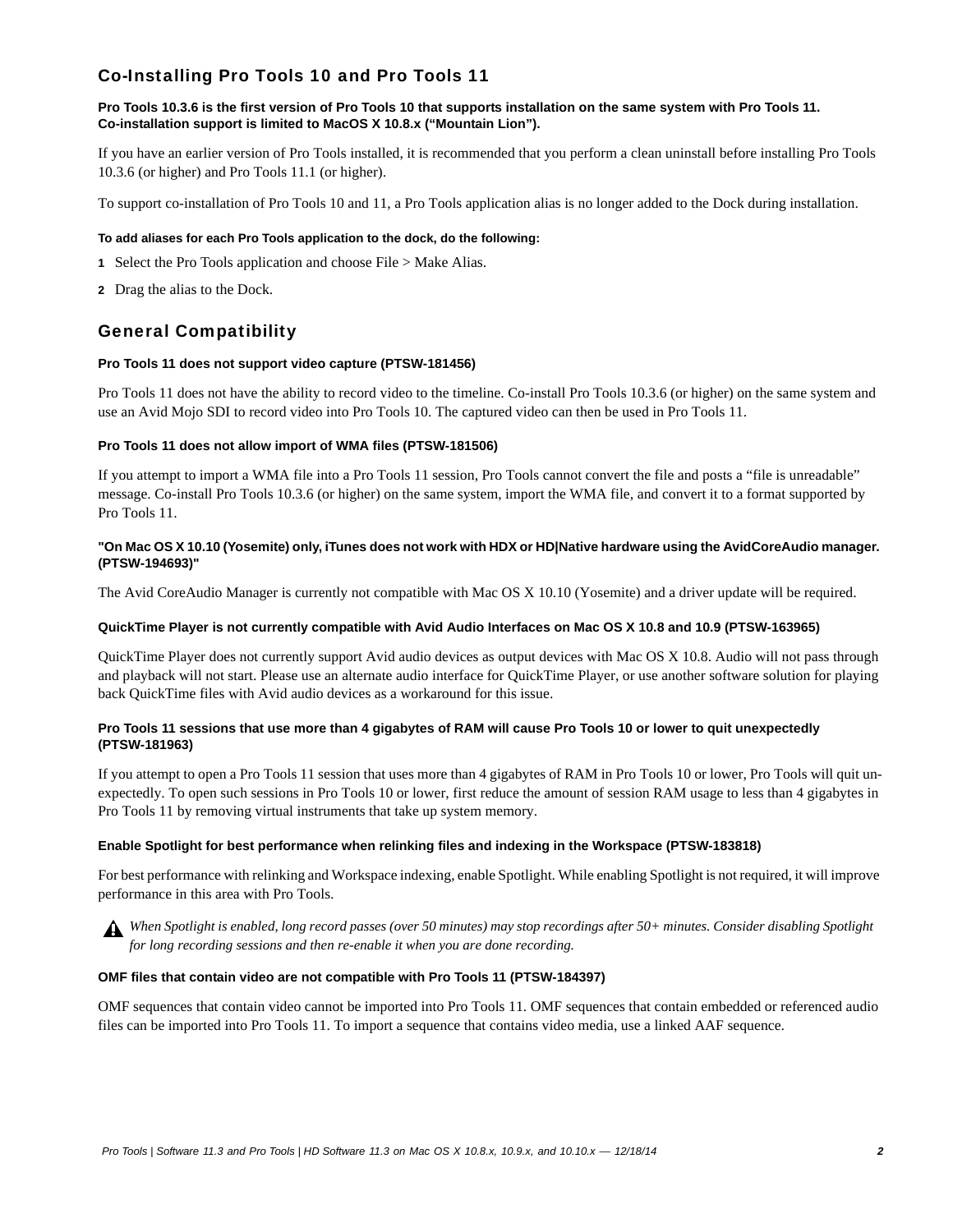### **Pro Tools session file formats version 4.x and lower are not supported in Pro Tools 11 and higher (PTSW-181049)**

Pro Tools session files from Pro Tools versions 4.x and lower are not recognized in Pro Tools 11 and higher. In the Pro Tools Workspace, these files are listed as "unknown," and cannot be opened. Co-install Pro Tools 10.3.6 (or higher) on the same system and open the session files in Pro Tools 10. Save the session in the current Pro Tools session format, then open the session in Pro Tools 11.

# Pro Tools | HDX Systems

### Some Mac Pro computers with certain video cards may not have power connections available for Pro Tools | HDX cards (PTSW-**156545)**

Some video cards require power from the motherboard, which is also a requirement for HDX cards. If you have a video card that requires both power connections on the motherboard, a power connection for your HDX cards will not be available. To avoid this problem, use a video card that does not require more than one power connection to the motherboard.

# Pro Tools | HD Native PCIe Systems

### **With Mac OS 10.6.8 or higher, it may not be possible to update the firmware on an HD Native PCIe card (PTSW-146374)**

When launching Pro Tools HD with a HD Native card on Mac OS 10.6.8 or higher, a –1164 error may occur. This error indicates that the firmware for the HD Native card cannot be updated from version 1.0 to version 1.02 or 1.03. If this error occurs, you can only update the firmware using Mac OS X 10.6.7 or lower. The firmware update can also fail when using a Thunderbolt MacBook Pro. To avoid this error, use a Mac without Thunderbolt and use the Avid NativeCardFlasher utility to update the HD Native firmware,

*For more information on updating Native card firmware, refer to the following Avid Knowledge Base articles: http://avid.force.com/pkb/articles/en\_US/troubleshooting/en419331 http://avid.force.com/pkb/articles/en\_US/troubleshooting/en429831*

# Eleven Rack

### **Eleven® Rack Guitar Window not available in Pro Tools 11 (PTSW-184398)**

Pro Tools 11 does not provide the Guitar Window for Eleven Rack that is available in lower versions of Pro Tools. Avid has made available a 64-bit standalone version of the Eleven Rack Control Window found in Pro Tools 10 and earlier. Please see the following page for more information about the 64-bit standalone Eleven Rack Editor: http://apps.avid.com/eleven-rack/

# VENUE

### **Restarting a VENUE console, including the changing of system configurations, leads to an audio interface timeout with a connected HD Native system (PTSW-183745)**

When connecting a HD Native system (PCIe or Thunderbolt) to a VENUE live sound system, VENUE HDx cards acting as your interface to Pro Tools timeout when restarting the VENUE console. This includes changing the VENUE system input configuration between stage and HDx sources (Virtual Soundcheck). After timing out, Pro Tools cannot record or playback until you quit and relaunch Pro Tools.

### **Create Session from VENUE is not available in the Pro Tools Quick Start dialog (PTSW-190008)**

Even if your Pro Tools system has previously established a connection with a VENUE system, the Create Session from VENUE option is not available in the Pro Tools Quick Start dialog when launching Pro Tools. To create a new session from VENUE, cancel the Quick Start dialog and choose File > New Session. The Create Session from VENUE option is available in the New Session dialog.

### **When multiple E3 engines are connected together (as part of a shared input VENUE S3L-X system), and at least one E3 engine in the system is connected to a Pro Tools computer, only one of the available E3 engines may be listed twice in the Playback Engine pop-up menu of the connected computer. (VSW-9462)**

To workaround this issue in a shared input configuration, make sure that only one E3 engine is checked in the Audio MIDI Setup > Network Device Browser of any computer used for recording/playback with the S3L-X system. It is highly recommended that you make connections between E3s (or between E3s and any switches) after you have established connections between each E3 and its corresponding Pro Tools system. See the VENUE | S3L-X System Guide for more information.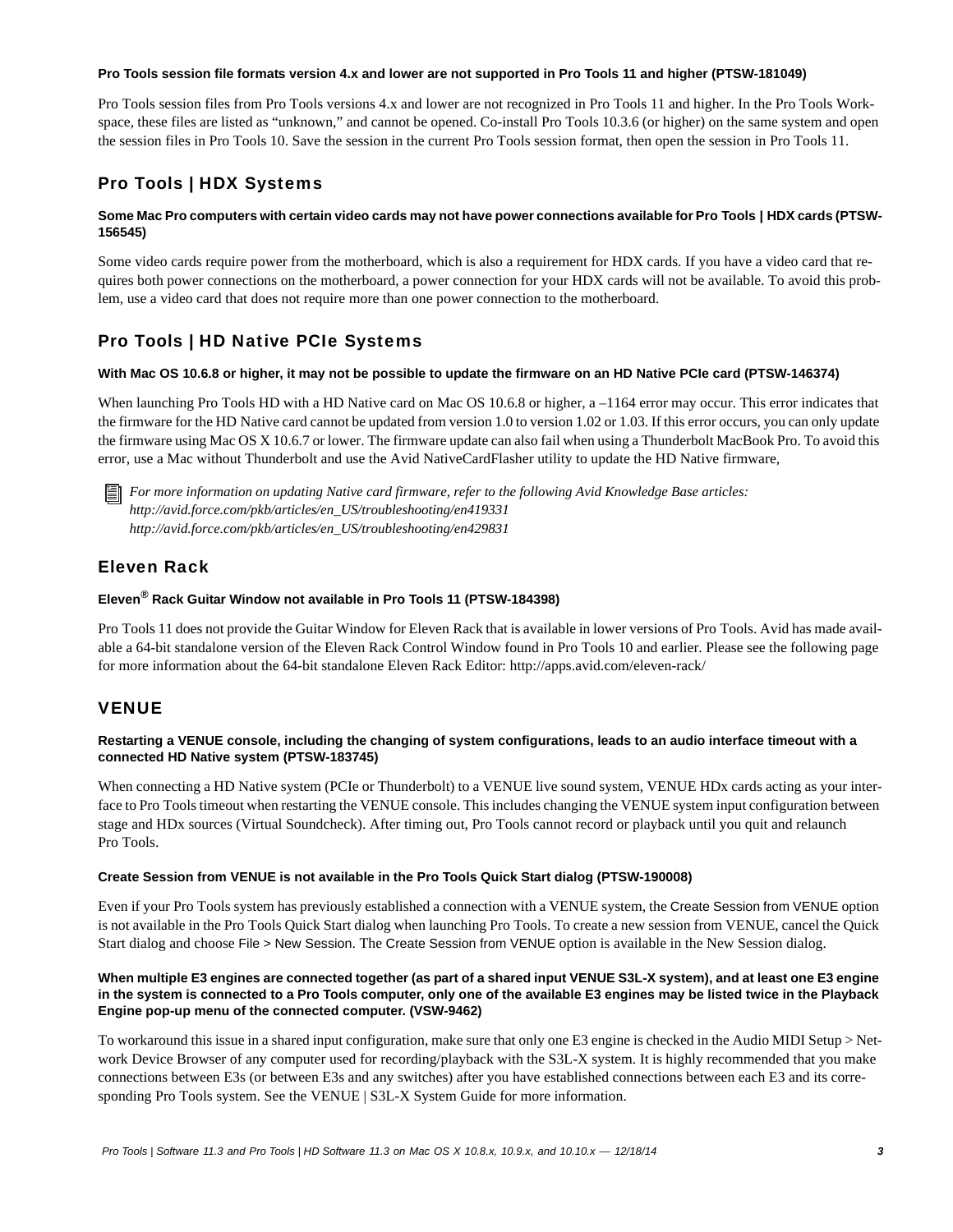# Issues Resolved in Pro Tools | Software 11.3

**Pro Tools reports an "Automation Too Dense (AAE –9155) error when soloing/unsoloing. (PTSW-196601)**

**Importing MXF files from Pro Tools into Media Composer can result in incorrect files being linked due to matching sourceID. (PTSW-194005)**

**Pro Tools reports an AAE-9173 error during real-time bounce to disk. (PTSW-195074/PTSW-197275)**

**The timing of automation may be off when there is delay induced by plug-ins further down in the signal chain. (PTSW-196906)**

**When loaded as a session, certain AAF Files exported from MC 7.0.4 and 8.3 may cause Pro Tools to quit unexpectedly. (MCDEV-2132)**

**Pro Tools links to incorrect files when working with chunked MXF video. (UME-1104)**

**Some types of ProRes 422 files show black rather than the expected video when played back in Pro Tools 11.1.3 and higher. (UME-1101)**

**Certain Apple Pro Res files do not display correctly in Pro Tools (they appear as blank video) even though the files open without presenting an error. (PTSW-196429)**

**Pro Tools with Avid Interplay presents and offline media error when using the Send to Playback command even though all media is online. (PTSW-195195)**

# Issues Resolved in Pro Tools | Software 11.2.2

**In certain mixer configurations, virtual instruments on Auxiliary Input or Instrument tracks that are configured to receive MIDI from standalone MIDI tracks are now correctly time-aligned in offline bounces. (PTSW-195783)**

**Taking Pro Tools offline and then bringing it back online while a connected Soundmaster transport is rolling no longer stops the Soundmaster transport. (PTSW-195743)**

**Pro Tools now correctly provides the option to switch between "clip name" and "clip name and file name" when renaming files that reside on an ISIS system. (PTSW-150520)**

**Pro Tools no longer quits unexpectedly when importing multi-output Kontakt 5 tracks. (PTSW-195859)**

**Pro Tools 11.2.2 includes a firmware update for HDX cards that fixes CPU usage spikes that can occur under certain conditions on systems with multiple HDX cards. The firmware update process is initiated when launching Pro Tools 11.2.2. (PTSW-192207)**

**Taking the Pro Tools transport offline during a record pass no longer removes the recorded clip from the timeline and the Clips list. (PTSW-191860)**

**When creating tracks from a EUCON surface, EQ and Dynamics plug-ins are no longer automatically inserted on those tracks. Instead, "Add EQ" and "Add Dyn" options are presented on the EUCON surface. A new Mixing preference, "Auto Insert Default Plug-Ins from EUCON surfaces" has been added to let you turn off this behavior. (PTSW-195825)**

**On EUCON surfaces, you can now access controls on all channels for multi-mono plug-ins. A "Multi-Mono" knob is available on the surface that lets you target the channel for control. (EUCON-2981)**

**When running Pro Tools in Deck Control mode with a Soundmaster, Pro Tools no longer stalls on a "Play-to-Rewind" command. (PTSW-195744)**

**When using multiple Pro Tools systems connected with Satellite Link and issuing transport controls from more than one system, Pro Tools no longer enters a state where the transport on one system does not respond to a Stop command. (PTSW-194288)**

**When editing video during playback with Loop Playback enabled, the Pro Tools video track now updates correctly. (PTSW-195631, PTSW-193375)**

**When canceling a Bounce to QuickTime command, the Video Engine no longer becomes unresponsive. (PTSW-195137)**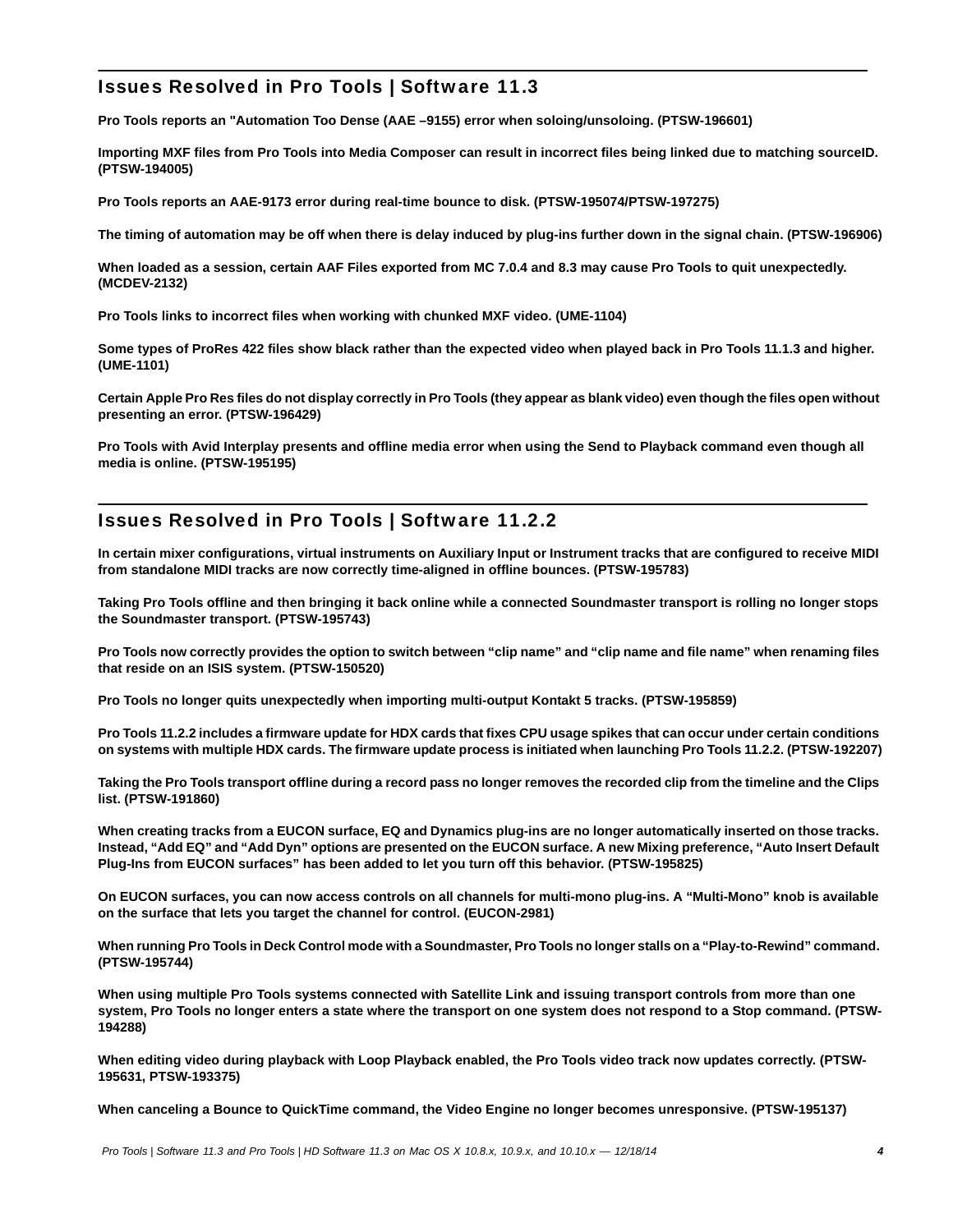**When a video sync offset is enabled in Pro Tools, it no longer causes Pro Tools to drop frames at the beginning of a selection when using Loop Playback. (PTSW-193848)**

**The Disk Allocation window now displays and scrolls correctly when adjusting disk allocation for tracks in large sessions. (PTSW-194747)**

**Pro Tools no longer quits unexpectedly when moving a Nugen VisLM plug-in with active automation for all parameters to another insert slot during playback. (PTSW-196323)**

**The keyboard shortcut for soloing tracks (Shift+S) now works properly when one or more tracks of a soloed group are inactive and the Solo Mode is set to X-OR. (PTSW-178219)**

**A number of improvements were made to the performance of the AAX TCE (Time Compression/Expansion) plug-in when the AudioSuite handle length is set to zero. (PTSW-186693, PTSW-186522, PTSW-187101, PTSW-187104, PTSW-187149)**

**Level Meter values are now properly read with VoiceOver accessibility software (Mac OS X 10.9.4 and higher only). (PTSW-195524)**

**The Pre/Post fader button color now reflects the Send pre/post state consistently across the Mix window, Edit window and floating fader window. (PTSW-188321)**

**Waveform overviews for MXF sessions on Network Attached Storage are now calculated at speeds comparable to similar sessions on local drives. (PTSW-195239)**

**On Artist Mix and S3 control surfaces, parameters now update correctly from name to value when an encoder is touched. (EUCON-3232)**

**The "Use in Playlist" button in AudioSuite plug-in headers is correctly disabled when the Selection Reference pop-up menu is set to Clip List. (PTSW-178658)**

**The Fade In value in the Transport window is now properly retained after Pro Tools is relaunched or sessions are closed and reopened. (PTSW-195799)**

**Performance of Tab To Transient has been improved, especially with non-normalized, low-level track material. (PTSW-195188)**

**Pro Tools no longer quits unexpectedly when you click the side-chain button in the AutoPan (Native) plug-in without key input source assigned. (PTSW-195519)**

**Audio is now properly aligned with picture after importing an AAF file from Media Composer. (PTSW-194124)**

**In the Channel Strip plug-in, the Q control for the Hi-Mid EQ band now maps correctly on HUI-compatible surfaces. (AAX-977)**

**When activating a linked, bypassed multi-mono plug-in that was deactivated while bypassed, the Master bypass state of the plug-in channels is now correctly preserved. (PTSW-190848)**

**Video pull-up now works correctly so that spotted clips show correct video position. (PTSW-196751)**

**Pro Tools can now import MXF video originating from an EditShare Geevs system. (UME-1107)**

**Pro Tools can now play back MXF video created with the Avid Media Toolkit. (PTSW-195307)** 

# Issues Resolved in Pro Tools | Software 11.2.1

**When using the Import Session Data command, Pro Tools no longer incorrectly copies audio files when "Clips and Media" is not selected in the "Track Data to Import" menu. (PTSW-194293)**

**You can now enter a new time position in the Transport Counter during playback. (PTSW-195388)**

**Pro Tools no longer quits unexpectedly when creating sessions from templates or importing or rendering audio from an ISIS workspace. (PTSW-195338)**

**You can now nudge MIDI notes after they have been marquee-selected using the Grabber tool. (PTSW-195626)**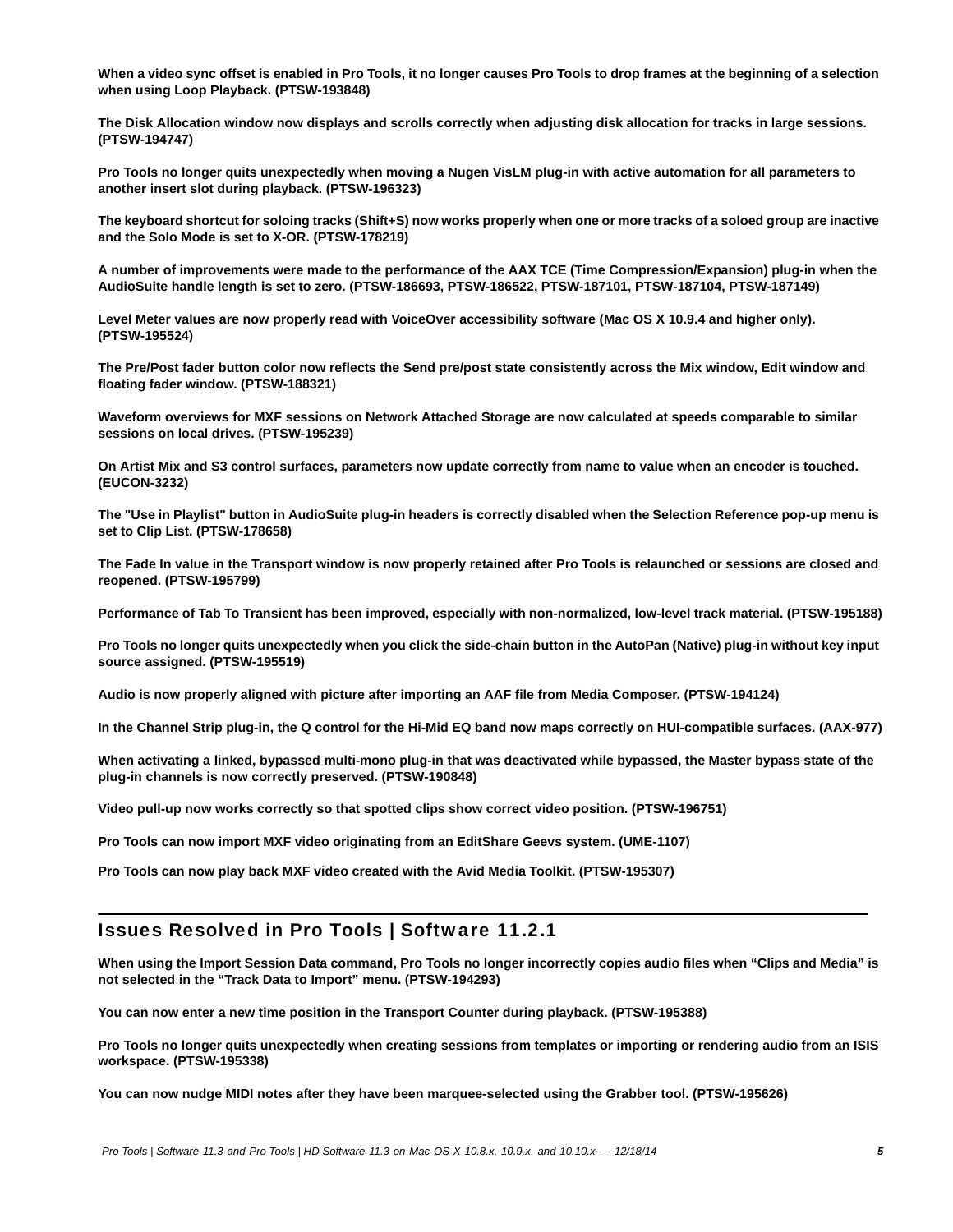**Pro Tools no longer stops working when you play back a session, and then reactivate an inactive track that contains a send. (PTSW-195172)**

**Pro Tools no longer quits unexpectedly after selecting "Expand Channels to New Tracks (by match Criteria)." (PTSW-192725)**

**Plug-in delay compensation now works correctly. (PTSW-195299)**

**When routing multiple outputs from a virtual instrument on an Instrument track to multiple Auxiliary Input tracks, the destination Aux tracks are now correctly delay-compensated and remain time-aligned. (PTSW-188341, PTSW-190873)**

**It is now possible to view automation lanes of plug-in parameter whose names contain more than 31 characters. (PTSW-195113)**

**Audio waveforms are now correctly updated when waveform view is fully zoomed out. (PTSW-195086)**

**The "Trim Clip to File Boundaries" command now affects only selected clips. (PTSW-193874)**

**Parameter values in AAX plug-ins are now displaying correctly on control surfaces. (PTSW-195073)**

**Master Fader track metering on HDX systems now works correctly. (PTSW-194044)**

**If "Plug-in Controls Default to Auto-Enabled" is selected, recalling settings of a multi-mono plug-in now consistently recalls the playlist values for those controls. (PTSW-194043)**

# Issues Resolved in Pro Tools | Software 11.2

#### Video

**Avid DX Driver 5.9 released, compatible with Media Composer***®* **| Software version 7.0.4 (or higher). Run DX Driver Installer if you use Avid DX video hardware.**

**Improved Video Engine performance during fast forward, rewind, and cursor drags.**

**Importing video files during playback will no longer cause Pro Tools to stop responding. To improve stability, importing video files to the Clip List via drag-and-drop is disabled during playback. (PTSW-190546)**

**Video Engine no longer momentarily displays an incorrect frame when returning to zero with Insertion Follows Playback enabled. (PTSW-193879)**

**HD video reference rates are now selectable when the Clock Source is set to Word Clock or AES. (PTSW-174246)**

**Scrubbing from a Satellite-linked system with Video Engine disabled will no longer cause dropped frames on a connected system that has Video Engine enabled. (PTSW-190200)**

**Scrubbing on a linked Satellite system no longer prevents playback on an unlinked Satellite system. (PTSW-194066, PTSW-194204)**

**Single-frame nudges performed in Pro Tools are now correctly followed by Media Composer when connected with Video Satellite. (PTSW-194041)**

#### Plug-ins

**The "Plug-in Controls Default to Auto-Enabled" preference no longer interferes with settings recall in multi-mono plug-ins. (PTSW-194043)**

**MasterMeter no longer causes CPU usage spikes. (PTSW-193401)**

**Improved audio stability when using the Preview function of AudioSuite plug-ins. (PTSW-186253)**

**Fixed an issue that could incorrectly change the automation-enabled status of some plug-in parameters to disabled. (PTSW-194237)**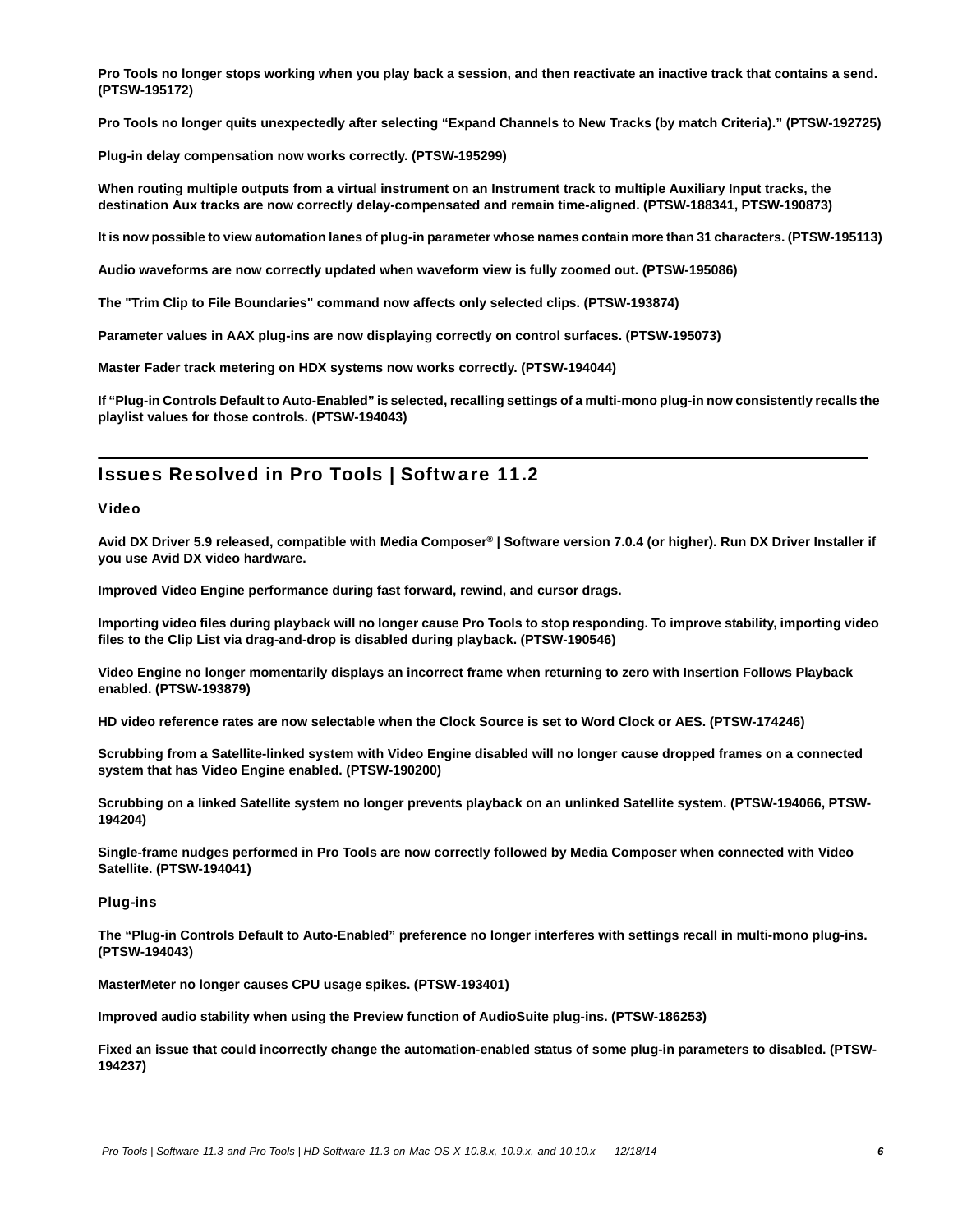#### **Miscellaneous**

**You will notice some changes in our latest Pro Tools release regarding Gobbler support. For the time being, we have chosen to remove Gobbler functionality in Pro Tools 11.2. As you know, we are working to transform the industry with Avid Everywhere and our new MediaCentral Platform. We are working with all of our partners to take advantage of Avid Everywhere and enhance our customers' workflows with our platform. We will work with Gobbler and all partners in our industry to ensure that our customers have the very best seamless workflow experience with Avid products.**

**Fixed an issue that could cause Pro Tools to stop responding after using Bounce to Disk with a physical output as the Bounce Source. (PTSW-194437, PTSW-194441)**

**Clip Gain settings now remain intact after healing separations. (PTSW-194434)**

**Pro Tools no longer displays linked files on mounted volumes as offline when opening sessions saved with the volume unmounted. (PTSW-194034)**

**Pro Tools no longer incorrectly truncates or removes volume names in file paths when saving a session. (PTSW-193752, PTSW-192676)**

**Fixed an issue that could corrupt audio files extracted from CD. (PTSW-194006)**

**Virtual instruments no longer continue sustain after the transport has been stopped. (PTSW-192827)**

**Fixed a case where using Import Session Data with Elastic Audio-enabled tracks could cause Pro Tools to quit unexpectedly. (PTSW-191314)**

**Imported tracks are now ordered correctly when using Import Session Data. (PTSW-194382)**

**Pro Tools no longer quits unexpectedly when healing Clip Group separations. (PTSW-194222)**

**Fixed a case where Pro Tools would quit unexpectedly when performing Elastic Audio analysis while automatically re-linking files. (PTSW-194002)**

# Issues Resolved in Pro Tools | Software 11.1.3

Video

**Fixed several issues that could cause play/pause loop and missing codec errors with the Avid Video Engine. (PTSW-192437, UME-1037)**

**MXF AVC-Intra video can now be imported into Pro Tools. (PTSW-191562)**

**Fixed a case where the Video Engine was unable to create thumbnails for the video track. (UME-1038)**

**Fixed a case where Pro Tools would not engage in playback when video track is online. (PTSW-191953)**

**Video engine errors no longer occur if you are looping audio where there is no video file. (PTSW-190278)**

**Fixed an issue that could cause "There was a problem stopping Pro Tools" error. (UME-1011)**

**Switching users on OSX without a reboot no longer causes the video engine to fail to launch. (UME-1012, UME-996)**

**Pro Tools now selects the proper video format when opening legacy (pre- Pro Tools 11) sessions. (PTSW-191299)**

**Play Start Latency settings are now saved with the session. (PTSW-182391)**

**Fixed an issue where video clips with low frame-rates would play improperly when looping selections. (PTSW-190361)**

**Fixed an issue where Pro Tools would quit unexpectedly when looping video, if the in-point was not on a frame boundary. (PTSW-190579)**

**To prevent instability, the option to Disable Video Hardware is no longer available while the Pro Tools transport is active. (PTSW-183703)**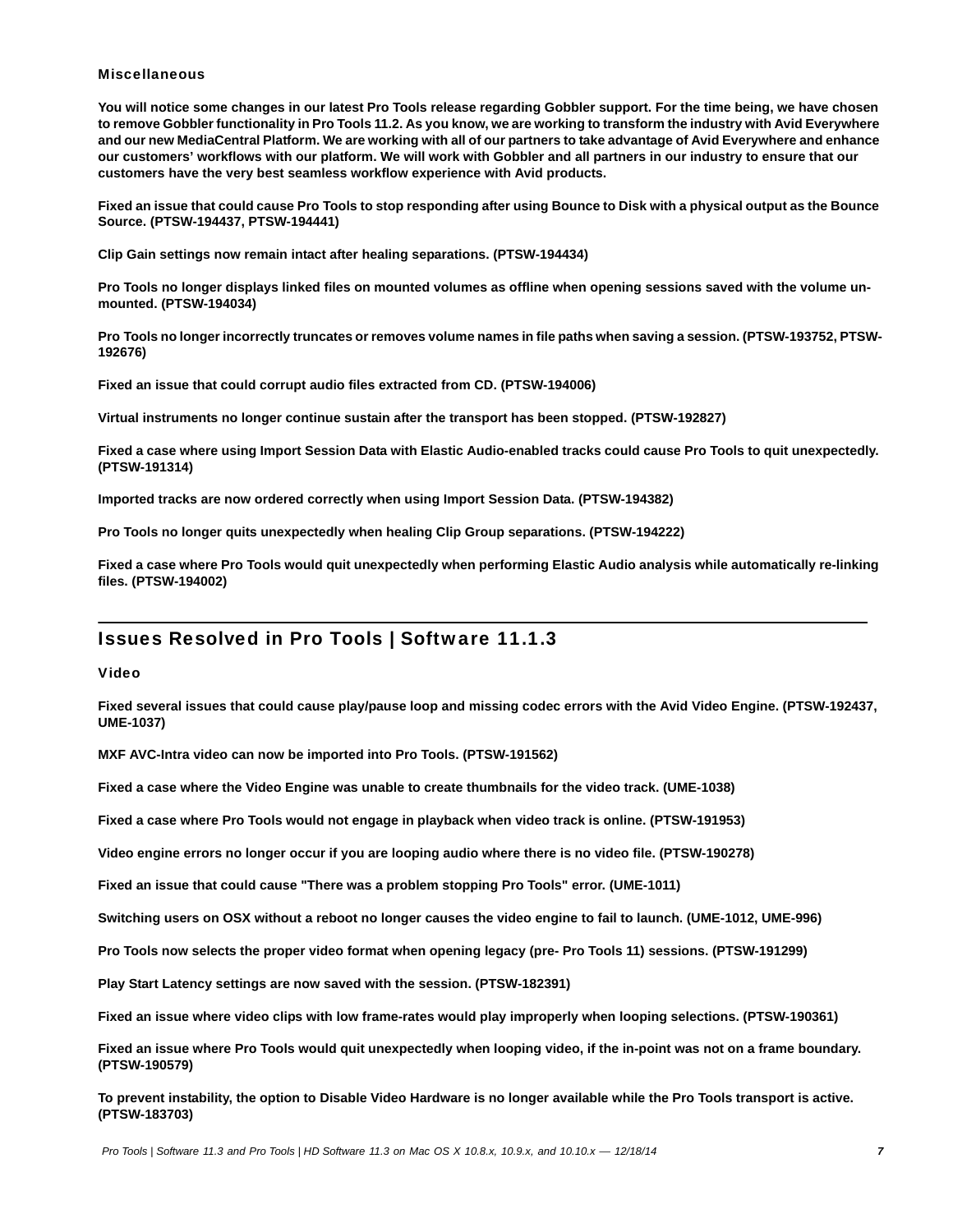**Avid Video Engine no longer displays an error when playing a short loop where there is no video on the timeline. (PTSW-190278)**

**Fixed an issue that could lead to a dialog warning the user of missing thumbnails, preventing the session from playing back. (UME-1014)**

**Loading a video file from NFS-formatted volumes no longer results in offline media. (UME-1015)**

**Fixed an issue that could lead to a dialog warning the user of a missing codec. (PTSW-187153)**

### Plug-Ins

**Gain reduction meter no longer improperly shows 5dB reduction on Master Tracks when a session is opened. (PTSW-187240)**

**Improved reliability of plug-in bypass. (PTSW-191334)**

**Plug-in automation no longer breaks linked parameters when set to Touch. (PTSW-191139)**

**Fixed a rare case in which some plug-ins could not be inserted. (PTSW-189279)**

**Fixed unexpected behavior for plug-in auxiliary output channels > 128. (PTSW-190719)**

**Fixed a rare case where loading certain plug-in presets would cause Pro Tools to quit unexpectedly. (PTSW-192071, PTSW-186197)**

**Click II no longer changes timbre randomly. (PTSW-190101)**

**Master bypass automation data for some third-party plug-ins no longer becomes corrupted when copied between tracks. (PTSW-192282)**

### **Miscellaneous**

**OpenSSL updated to 1.0.1g. (SoundCloud and Gobbler integration)**

**Track Punch no longer occasionally deletes clips off the timeline. (PTSW-186681)**

**Fixed an issue where Beat Detective's processes were slow when its window was in the foreground. (PTSW-184608)**

**Performing a Bounce to Disk with six or more bounce sources in a session on ISIS no longer crashes Pro Tools. (PTSW-191594)**

**Groove clipboard now properly propagates to the Event Operations Window. (PTSW-190367)**

**Fixed a case where the Volume Trim automation lane improperly reverts to Volume lane automation display after reopening a session. (PTSW-191760)**

**Attempting to Automate Pan Right on stereo tracks using the MC Pro joysticks in Touch automation no longer stops automation from writing. (PTSW-191983)**

**(Pro Tools|HD only) C|24 scribble strip automation features are now displayed properly when HD software is running without HD hardware. (PTSW-190882)**

**Fixed an issue that would cause Pro Tools to incorrectly display a looping playhead when online in Remote Mode. (PTSW-191125)**

**Soundmaster timecode no longer quickly jumps somewhere else before locking to start location. (PTSW-190112)**

**Pro Tools no longer displays an error when importing audio from mounted ISIS volumes using Interplay Access. (PTSW-191143)**

**Fixed an issue that would cause Pro Tools to display error messages in the I/O Setup for HD|MADI devices. (PTSW-190580)**

**Embedded OMF files will now relink properly. (PTSW-189884)**

**Fixed an issue that caused Session Data Exported as Text to sort improperly in other applications. (PTSW-189277)**

**Editing clip gain during playback no longer results in unpredictable level changes. (PTSW-192551, PTSW-192575)**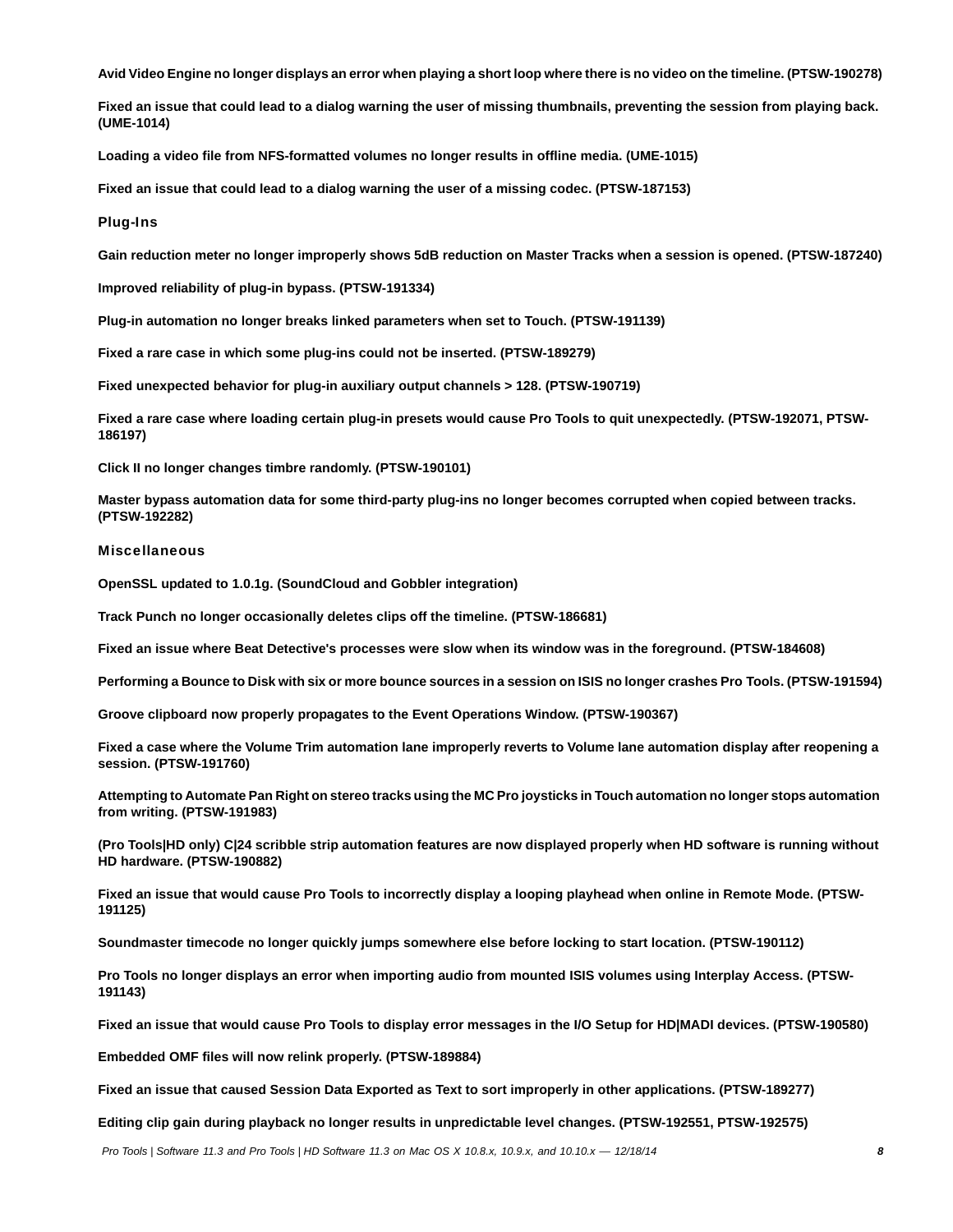**Fast surround pans now play back smoothly. (PTSW-192146)**

**Steep level automation no longer plays back incorrectly on the first play pass after session open and on first play pass after writing automation (HDX only). (PTSW-192502, PTSW-192316)**

**Fixed a case where stopping the transport while recording would create a gap at the end of a recording pass. (PTSW-192652)**

**Pro Tools no longer prevents scrolling of background windows when certain windows, like I/O setup, are open. (PTSW-187314)**

**Copy/Paste now works properly in counter fields, such as the Main Counter and Spot dialog. (PTSW-190682, PTSW-189258, PTSW-191012)**

**HEAT no longer silences when a native plug-in is instantiated in Insert J. (PTSW-186948)**

**Audio level is no longer unpredictable when editing clip gain with a mouse during playback. (PTSW-192551, PTSW-192575)**

**Steep volume automation no longer plays back incorrectly on first play pass after session open and on first play pass after writing automation (HDX only). (PTSW-192502, PTSW-192316)**

**Fixed a rare case in which overwriting the I/O Setup could cause an error when saving a project. (PTSW-192632)**

**Fixed a rare case in which Pro Tools would quit unexpectedly after stopping a Destructive Punch record pass. (PTSW-192573)**

**Trim automation no longer removes some downstream breakpoints. (PTSW-193101)**

**Pro Tools no longer quits unexpectedly when indexing volumes with bad UTF8 characters. (PTSW-193211)**

**Fixed a rare case where an invalid fade could be created adjacent to a crossfade, resulting in the clip being dropped from the timeline. (PTSW-185345)**

**Trim automation no longer delays the underlying written automation. (PTSW-186367)**

**Fixed a case where Clip Groups could be removed from the timeline when using key commands to cycle through the automation playlist view. (PTSW-146101)**

**Fixed an issue that would result in audio being erroneously played through the AFL/PFL path after an offline bounce. (PTSW-193306)**

**Fixed a case where pan automation would be removed when switching send channel counts with FMP enabled. (PTSW-193320)**

**HDX systems no longer display inaccurate metering on buses that pass more than 100 voices. (PTSW-192672)**

# Issues Resolved in Pro Tools | Software 11.1.2

**Fixed a case where some plug-ins could not be switched out of bypassed state. (PTSW-191334)**

**Automation now properly interacts with linked plug-in parameters. (PTSW-191139)**

**C|24 HD-specific features are now available when using Pro Tools HD with non-HD hardware, including Aggregate I/O. (PTSW-190882)**

**Automation thinning no longer occurs improperly to breakpoints outside the most recent pass. (PTSW-165583)**

**Pro Tools now correctly extracts audio from imported AAF files. (PTSW-182235)**

**When there are missing files in an open session, mounting a volume no longer causes the Relink dialog to open. (PTSW-191127)**

**Pro Tools no longer quits unexpectedly on launch with networked home folders via OS X Open Directory. (PTSW-191277)** 

**Pro Tools now recognizes Finder folders that contain a forward slash "/" in their name. (PTSW-191175, PTSW-190625)**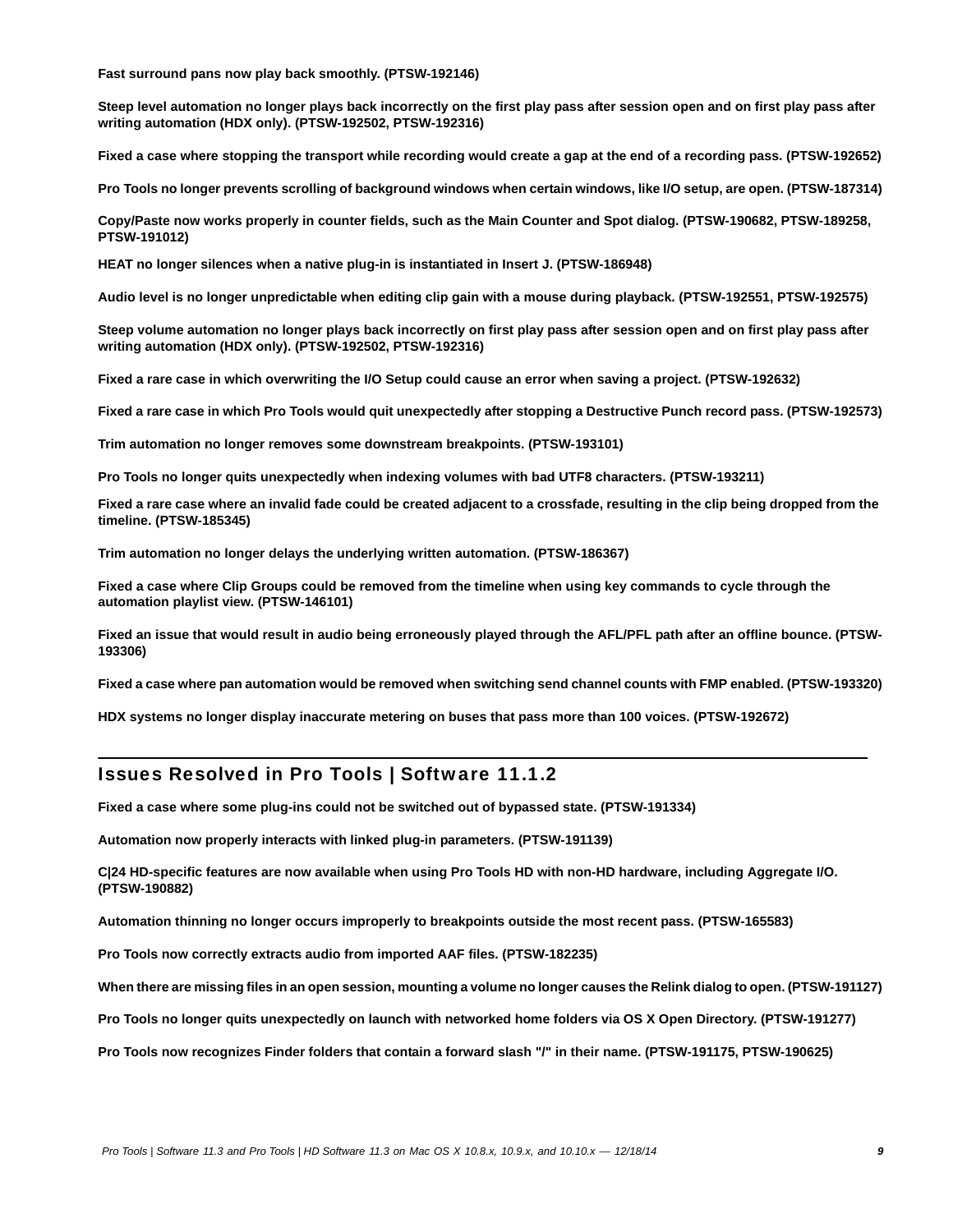# Issues Resolved in Pro Tools | Software 11.1.1

**When vertically dragging a clip that shares a crossfade with an adjacent clip, the crossfade will now be converted to separate fades that preserve the sound of the original crossfade. (PTSW-173175)**

**Pro Tools now successfully imports AAF files originally exported from Steinberg Nuendo. (PTSW-190498)**

# Issues Resolved in Pro Tools | Software 11.1

For a list of issues resolved in Pro Tools 11.1, please see the following Knowledge Base article:

<http://avid.force.com/pkb/articles/troubleshooting/Issues-addressed-in-Pro-Tools-11-1>

# Known Issues

The following sections document known issues you may encounter when using Pro Tools 11 and Pro Tools HD 11, along with workarounds if they exist.

# General Pro Tools Issues

### **The Edit and Mix windows cannot be scrolled while the Import Audio dialog is open and in the foreground. (PTSW-194730)**

Scrolling is disabled when any modal dialog that can access the OS is open. To avoid this issue, close the open dialog.

### **Importing an AAF from Pro Tools into Media Composer can result in incorrect files being linked due to matching tapename and timecode. (PTSW-194005)**

### **Pro Tools quits unexpectedly when manually moving clips with sections out of the session length bounds (PTSW-188679)**

Clips that are moved outside of the session bounds may cause Pro Tools to quit unexpectedly. To avoid this, adjust the Session Length setting (in the Session Setup window) to ensure that there is sufficient time for all material in the session.

### **Pro Tools quits unexpectedly when importing video during playback (UME-960)**

Pro Tools may quit unexpectedly when importing video by drag and drop during playback. To avoid this issue, stop playback before importing video by drag and drop. Restart playback after the video has finished importing.

### **Pro Tools does not play back immediately after importing a large and complex AAF sequence (UME-905)**

Importing a complex AAF sequence that contains many video files and edits may cause Pro Tools to be in a Play/Pause state after all files have finished linking. This may also happen when reopening the session. If you encounter this, stop the transport, wait 30 seconds, and then attempt playback again. To avoid this problem completely, you can bounce the video and re-import, or request that the video editor flatten the video upon export.

### **Export Clip Definitions keyboard shortcut does not work (PTSW-180985)**

The Export Clip Definitions keyboard shortcut (Shift + Command + Y) in Pro Tools conflicts with a MacOS keyboard shortcut. To remove the conflicting MacOS keyboard shortcut, go to System Preferences > Keyboard and click Keyboard Shortcuts. Select "Services" and deselect "Make New Sticky Note."

### **When Bouncing to Disk or Bouncing to QuickTime, the Bounce hangs if the file name contains an illegal character-such as ":" or "ü" (PTSW-183327)**

To avoid this issue, do not use non-standard characters for bounced file names.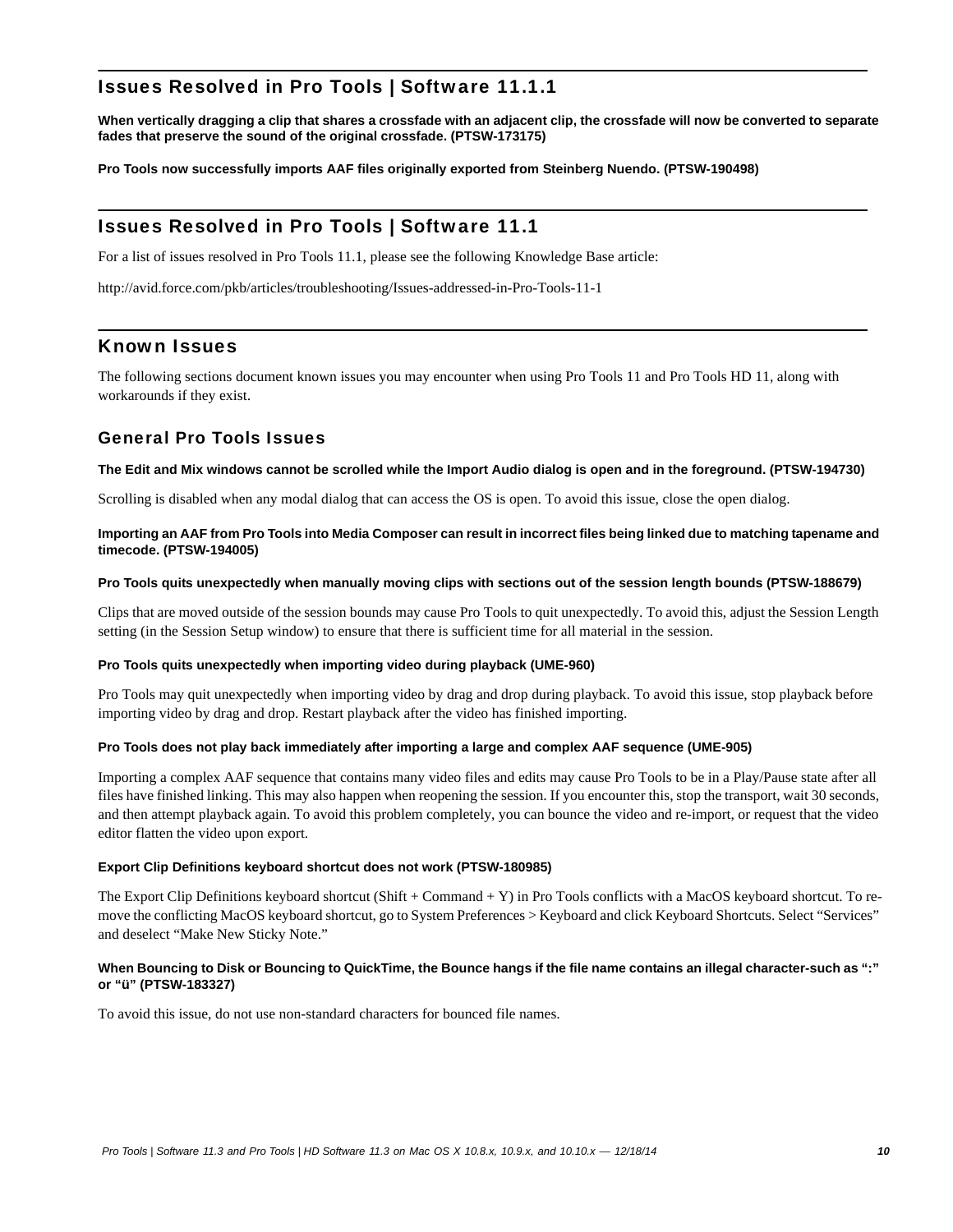### **When importing session data, automation is replaced instead of overlaid when using Adjust Session Start Time to Match Source Start Time (PTSW-149273)**

Automation can sometimes be replaced instead of overlaid when using Adjust Session Start Time to Match Source Start Time when importing session data. This issue may occur if the source session start time (of the session being imported) is earlier than the current session start time. This issue can be avoided if you instead import the session data from the session with the later start time into the session with the earlier start time. You must also not enable the Adjust Session Start Time to Match Source Start Time option, and select Maintain Absolute when prompted.

### **Automatic Delay Compensation cannot not be applied to tracks recording from different types of sources (PTSW-157960)**

Automatic Delay Compensation cannot compensate for cascaded records that use both I/O and bus inputs to recording tracks. An example of this is feeding an audio track (in record) from an audio input, and then bussing the output of the track to another audio track also in record. The first audio track will be compensated but the second cascaded track will not be. (This is not a common workflow.)

### **Audio scrubbing is offset by the overall system delay when Automatic Delay Compensation is enabled (PTSW-150138)**

With Automation Delay Compensation enabled, when scrubbing audio the output is offset by the overall system delay (displayed in the Session Setup Window). Large system delays cause a noticeable offset. To avoid this issue, you can disable Automatic Delay Compensation when you want to scrub audio for editing.

### **DestructivePunch may not behave correctly when using Automatic Delay Compensation (PTSW-157282)**

When using the Maximum amount of Delay Compensation, DestructivePunch may not behave correctly. To avoid this issue, do not use DestructivePunch with system delays over 4,096 samples at 48 kHz, 8,192 samples at 96 kHz, or 16,384 samples at 192 kHz.

### **Cannot run Reason or Record as ReWire clients if they have not first been launched and set up as a standalone application (PTSW-133070)**

Reason and Record need to be launched and setup as a stand-alone applications before running them as a ReWire clients with Pro Tools. Do the following:

- Launch Reason or Record in stand-alone mode and follow the on-screen instructions.
- Quit Reason or Record.
- Launch Pro Tools and insert Reason or Record as a ReWire plug-in on an audio, Auxiliary Input, or Instrument track.

### **Exporting interleaved BWF files from Pro Tools 10 and importing into Pro Tools 9.0.x and lower may cause Pro Tools to quit unexpectedly (PTSW-151579)**

When exporting any greater-than-stereo multichannel interleaved WAV (BWF) files other than 5.1 from Pro Tools 10 and then importing them into Pro Tools 9.x or lower, Pro Tools quits unexpectedly. To avoid this problem, export audio files for import into lower versions of Pro Tools in another file format (such as AIFF or multi-mono).

### **AAF files that contain AMA-linked audio cannot be imported (PTSW-182322)**

Pro Tools cannot import AAF files that contain AMA-linked audio files. AMA-linked audio must be imported or transcoded in Media Composer before the AAF is exported.

### **Unrendered mix and match AAFs will not properly import (PTSW-181825)**

If the error "A video file and its associated clips were removed because its timecode rate is incompatible with the project type" appears, it is likely that your AAF contains unrendered mix and match video. To avoid this, render mix and match AAFs from Media Composer before or during export.

### **48 kHz Bounce to MP3 in Pro Tools 7.x and higher results in a 44.1 kHz MP3 File (PTSW-51960)**

Bouncing to MP3 while using the "Highest Quality Encoding, Slower Encoding Time" setting with any bit rate other than 320 kbps will result in a 44.1 kHz file. This is a known limitation of the encoder.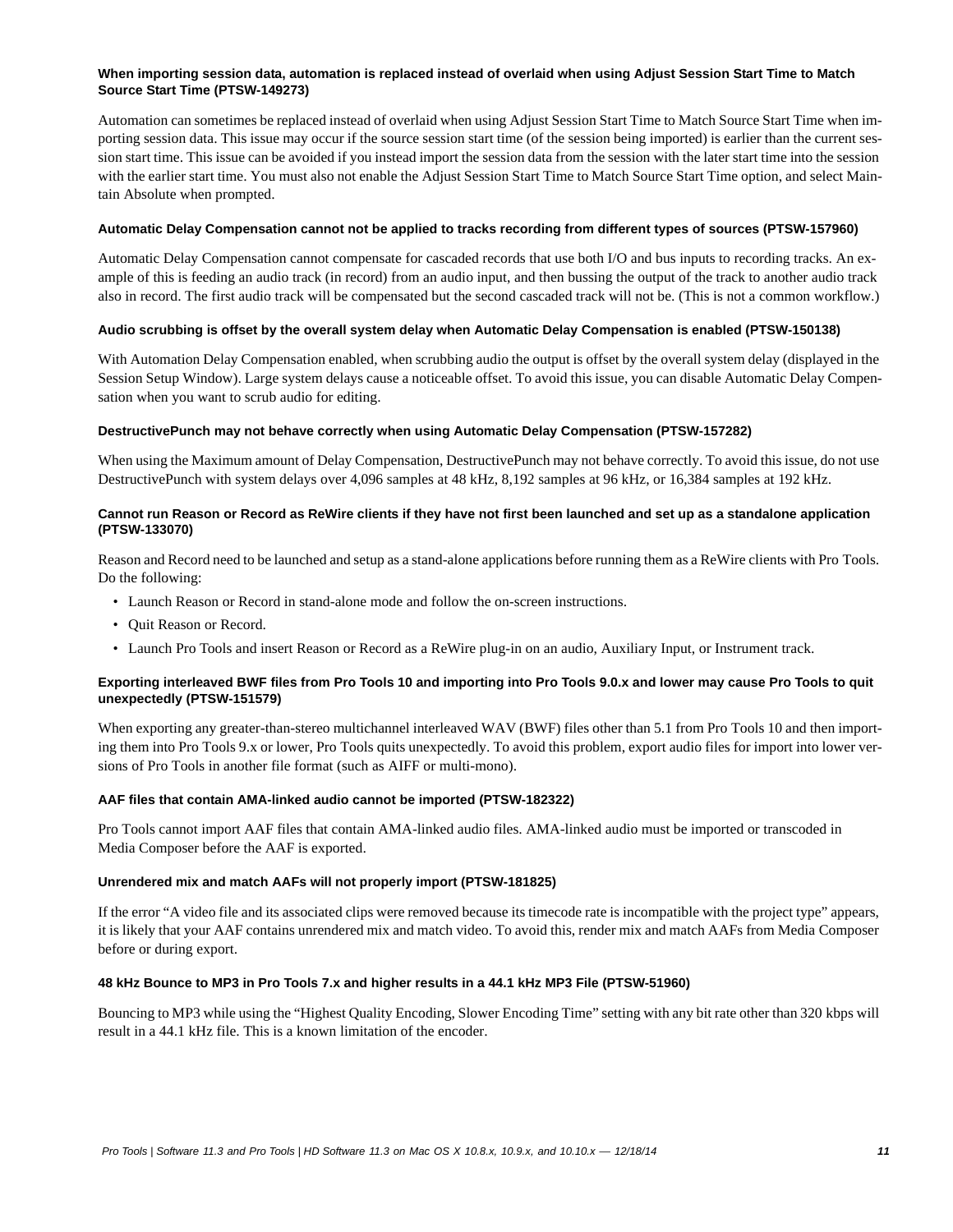### **Clip names appear incorrect after selecting Field Recorder channel matches, or expanding to new tracks. (PTSW-136012)**

This can occur if the file name of a Field Recorder channel match contains a hyphen followed by a number greater than zero. Pro Tools names new clips by incrementing the number after the hyphen. If a field recorder file is already named in this way (such as "Filename-01"), then new clips created by selecting a Field Recorder channel match or by expanding a track may have names different from the parent file. To avoid this situation, avoid using hyphens in Field Recorder file names.

### **Field Recorder matches appear offset after AudioSuite rendering if the session timecode rate does not match the file timecode rate (PTSW-152147)**

If a portion of a file has been rendered with an AudioSuite plug-in, an offset can occur when expanding field recorder matches in cases where the session timecode rate does not match the timecode rate of the audio file. To avoid this issue, you can either render the whole file with AudioSuite (rather than only a portion of the file), or use Whole File mode when rendering AudioSuite processing.

### **External Field Recorder matches do not show up after an initial index pass (PTSW-180659)**

If external field recorder matches do not show up on a field recorder track after the initial index pass, save and reopen the session.

# HDX Systems

### **Pro Tools does not play back when an invalid sync source is selected on SYNC HD (Word Clock or AES/EBU) (PTSW-156651)**

When attempting to initiate playback, playback will fail if a SYNC HD is connected to an HDX card and an Avid audio interface with no connections to either the word clock or AES/EBU ports. Ensure that the clock is set to a working clock source to resolve this issue.

### **In Avid DigiTest, the reported slot number may not correspond to the physical slot number in the computer (PTSW-155373)**

In Avid DigiTest, the slot number reported for HDX cards starts from 0 on up. For example, "Slot 1" does not necessarily correlate to the first physical slot in the machine. If you have an HDX card that is having problems, match the Serial Number ID on the back of the card with the Serial Number ID displayed on the Slot Info page in Avid DigiTest.

### **Pro Tools does not use HDX hardware if a Core Audio application is using HDX hardware (PTSW-155010)**

When launching Pro Tools HD on an HDX hardware accelerated system, Pro Tools will use the Pro Tools Aggregate I/O as the Playback Engine if a Core Audio application has already engaged the HDX hardware. Be sure to quit all Core Audio applications before launching Pro Tools HD to ensure that Pro Tools HD can use HDX hardware.

### **With multiple track output assignments, Native plug-ins use more voices than expected (PTSW-156089)**

When using Native plug-in as the last insert on a track that has multiple outputs assigned, additional voices will be used for each voiced output assignment. This is because a voice is required for each audio channel routed from the TDM engine to the host processor and back. To avoid this issue, use a DSP plug-in, such Trim, as the last insert on the track.

# HD Native PCIe Systems

### **Audible pops and clicks occur when changing buffer sizes (PTSW-125715)**

Pops and clicks may occur when changing the Hardware Buffer Size (H/W Buffer Size) in the Playback Engine dialog while monitoring live audio through HD Native hardware. Avid recommends not changing the Hardware Buffer Size while monitoring live audio to avoid this problem. If you must change the Hardware Buffer Size while monitoring live audio, be sure to lower the monitoring volume to avoid any possible damage to your speakers.

# HD Native Thunderbolt Systems

### **HD Native Thunderbolt headphone output stops working when low latency monitoring is enabled (PTSW-169936)**

The headphone output on the HD Native Thunderbolt does not function when low latency monitoring is enabled. In this case, use alternative monitoring source such, as an Avid HD OMNI.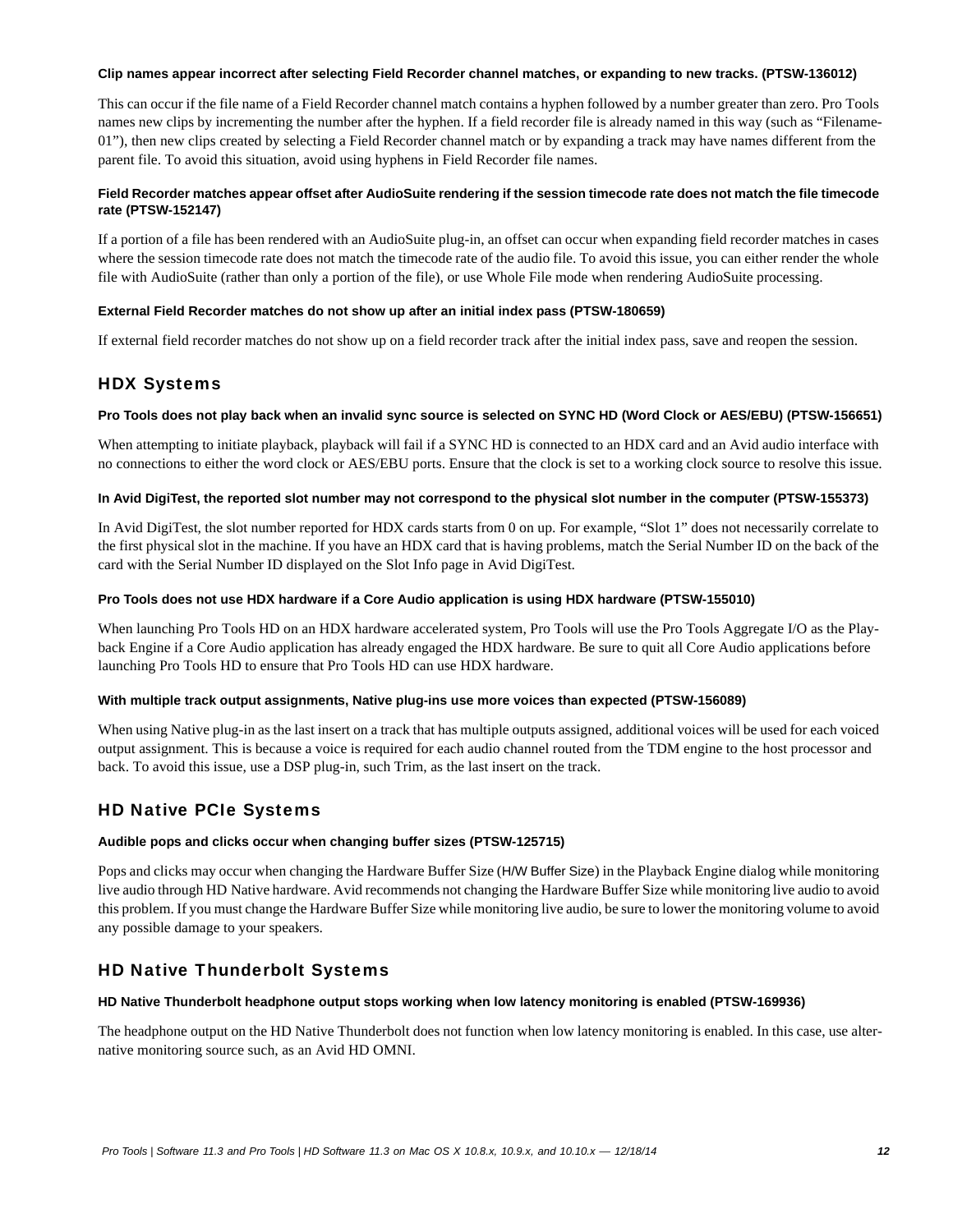### **HD Native Thunderbolt prevents the computer from waking after sleep (–9171 error) (PTSW-169172)**

Pro Tools HD and HD Native Thunderbolt do not support the sleep function of Mac OS X. If encountered, disconnect HD Native Thunderbolt to wake the computer. Disable all sleep functions in System Preferences (except display) and shut down the computer. Reconnect HD Native Thunderbolt and start the computer.

### **HD Native Thunderbolt reports a clock error at higher sample rates (PTSW-168819)**

With some computers, you may encounter an audio clock error when recording at higher sample rates (such as 96 kHz) and with lower HW Buffer Size settings (such as 128 samples or less). In general, higher HW Buffer Size settings are recommended at higher sample rates. For example, at 96 kHz, a HW Buffer Size setting of 256 samples or higher is recommended.

### **HD Native Thunderbolt is only supported as the first or second thunderbolt device in a thunderbolt chain at sample rates up to 96 kHz, and it must be the only Thunderbolt device in a chain at any sample rate above 96 kHz (PTSW-168229)**

HD Native Thunderbolt is only supported as the first or second Thunderbolt device in a Thunderbolt chain at sample rates up to 96 kHz, and must be the only thunderbolt device in a chain at any sample rate above 96 kHz. Visit the compatibility pages on the Avid website for more information (*www.avid.com/compato)*.

### **Pro Tools quits unexpectedly when selecting HD Native Thunderbolt in the Playback Engine (PTSW-167511)**

After disconnecting and reconnecting HD Native Thunderbolt from your computer, Pro Tools quits unexpectedly when selecting HD Native Thunderbolt in the Playback Engine. After disconnecting and reconnecting HD Native Thunderbolt, restart your computer to avoid this problem.

### **Using the HD Native Thunderbolt headphone output with surround monitoring (HDM-13)**

Headphone monitoring with HD Native Thunderbolt is set to mirror Pro Tools output channels 1 and 2 on the first audio interface. To use HD Native Thunderbolt headphone monitoring with sessions that use surround formats (such as 5.1), change the surround monitoring path in I/O Setup so that the Left channel is mapped to Output channel 1 and the Right channel is mapped to Output channel 2.

# I/O Setup

### **Master Faders assigned to mapped output busses function only on that specific bus, not for the output channel as a whole (PTSW-127517)**

Because a Master Fader works on a bus, not on an output path or output channel, there may be certain configurations in which the level sent to the physical I/O is not reflected on any meters in the Pro Tools application. If the configuration includes overlapping output paths or has multiple busses assigned to a single output path, the overall signal level from these combined sources (including any clipping indication) will only be displayed on the interface itself. You can avoid using multiple output paths or output busses simultaneously by routing your sources to a single mapped output bus and assign a Master Fader to that.

### **Overlapping outputs are not supported for AFL/PFL (PTSW-128167)**

While Pro Tools I/O Setup lets you select overlapping outputs for AFL/PFL monitoring, overlapping outputs are not supported for AFL/PFL monitoring. For example, if paths A 3–4 overlap the main path A 1–2, even though you can select paths A 3–4 for AFL/PFL monitoring, you won't hear anything when monitoring AFL/PFL on paths A 3–4. You can avoid this problem by using non-overlapping paths for AFL/PFL monitoring.

### **Session templates retain I/O settings and some preferences, display settings, and window layouts (PTSW-47133)**

Pro Tools session templates retain the I/O settings and some of the preferences, display settings, and window layouts from the system on which the template was created. Consequently, created a new session based on a template restores several session properties from the original system. These properties are retained by Pro Tools until you change them or another session or template is opened that replaces them. This also means that if a new blank session is created after using a template, the properties from the template will be used for the new session.

The properties retained from templates include default track height, view settings, window size and position, and I/O Setup. You can update templates by making the desired changes, using the File > Save as Template command (be sure to select the "Install template in system" option), and then selecting the template you want to replace.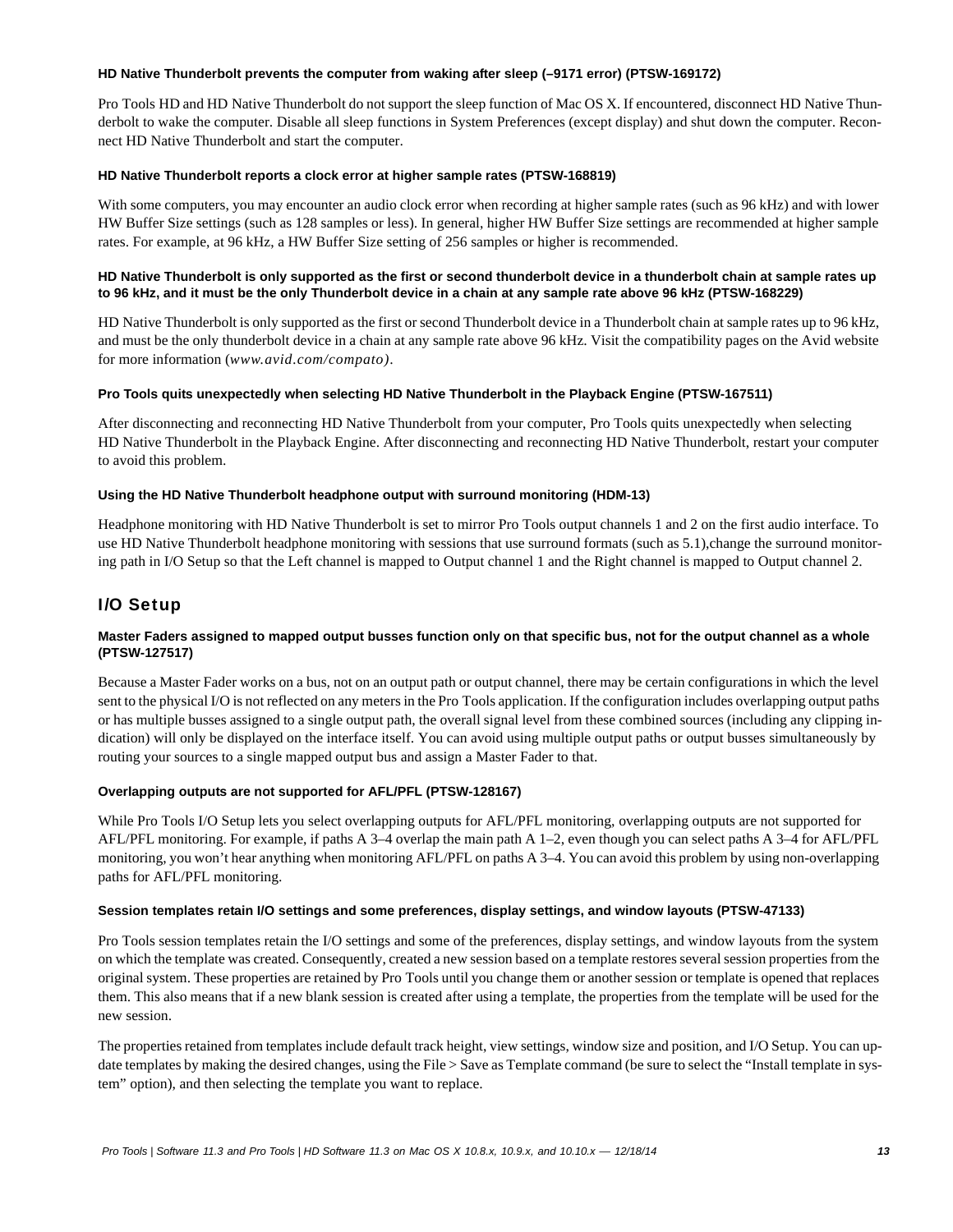### **I/O Settings Pane appears inactive after editing video track during play (PTSW-183106)**

If you edit video during playback, the I/O Setting pane for the Video track appears inactive during playback, preventing you from opening the track's Output Setting tab. To access I/O settings for the track, stop playback.

### **Output and Send assignments may not be reactivated if they are disabled and then re-enabled in the IO Setup when DSP Usage is at its maximum (PTSW-156397)**

Disabling and re-enabling an internal or mapped bus in the IO Setup does not guarantee that all associated assignments will be re-activated in a session that is using maximum DSP resources. To re-activate these assignments, save and reopen the session. You can also avoid this issue by adding additional HDX cards to your system.

### **IO Setup sets to Pro Tools Aggregate IO after updating HDX card firmware (PTSW-159624)**

Pro Tools IO Setup may be improperly configured to Aggregate IO after performing a firmware update on an HDX card. To resolve this issue, quit Pro Tools and delete the "Last Used.pio" file from the IO Settings folder (located in the same folder as the Pro Tools application). Relaunching Pro Tools will create a default IO setup based on the peripherals connected to your HDX card(s).

# File and Disk Management

### **After Relinking files the Relink window does not retain its "revealed/open" status (PTSW-178130)**

Although the checkbox remains selected, the reveal status of volumes is not retained if the Relink window is automatically reopened. Be sure to reveal the volumes so that the enabled checkboxes are visible in order to reliably relink to missing files.

### **When relinking audio files, mismatched channel widths are not found (PTSW-189868)**

When relinking audio files, it is possible to link files with different channel widths. This is not a supported workflow and may have unpredictable results. Ensure that the channel width of linked files match the channel widths of clips in the session to avoid this issue.

# Elastic Audio

### **When opening legacy sessions (Pro Tools 9 and lower) in Pro Tools 10 and higher, any rendered Elastic Audio clips are automatically re-rendered (PTSW-139989)**

Rendered Elastic Audio clips created in legacy sessions need to be re-rendered for use in Pro Tools 10 and higher. Re-render of these files occurs automatically when the session is opened in Pro Tools 10 and higher.

### **Fades on Elastic Audio-enabled tracks may not regenerate when opening sessions created with Pro Tools 10 and higher in Pro Tools 9.0.x (PTSW-152949)**

When saving a copy of a Pro Tools 10 or higher session to v7-v9 and opening the copy in Pro Tools 9.x, some fades might not be regenerated even if you select the option to re-generate fades without searching. If this happens, closing and re-opening the session causes the missing fades to regenerate.

### **Maintaining phase coherency with Elastic Audio pitch processing (PTSW-20602)**

When there is Elastic Audio Pitch processing enabled on a track, switching from Polyphonic, Rhythmic, or X-Form to Monophonic or Varispeed can disrupt phase coherency. To preserve phase coherency in this case, be sure to clear all Elastic Audio Pitch processing from the track before switching to the Monophonic or Varispeed algorithm.

### **Drift in an audio file may occur when using Elastic Audio and the Monophonic or X-Form algorithms (PTSW-33768)**

Drift in an audio clip may occur when using elastic audio depending on how much the clips is expanded or compressed when using the Monophonic or X-Form algorithms. If you are using elastic audio with material that contains transient information in it that you would like to keep from drifting, you should use the Polyphonic or Rhythmic algorithms.

### **Default Input Gain preference is only for Elastic Audio imported at session tempo (PTSW-34096)**

The Default Input Gain preference in the Elastic Audio section of the Processing Preferences page is for Elastic Audio Imported at Session Tempo only. This preference option will not function unless Preview in Context is enabled in Workspace, and/or "Drag and Drop from Desktop Conforms To Session Tempo" is enabled in the Processing Preferences page.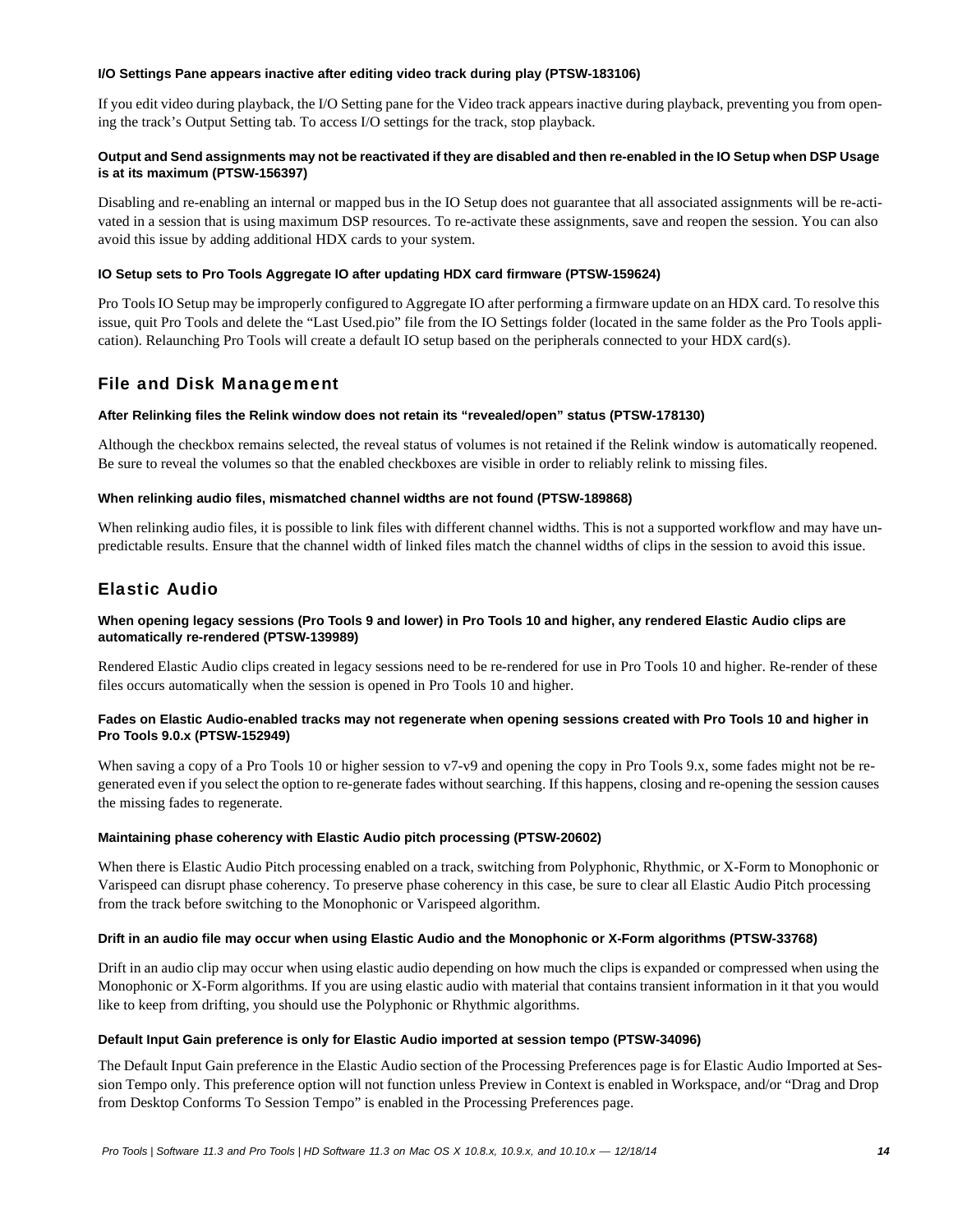### **Displayed Timebase is incorrect after importing Elastic Audio tracks (PTSW-46897)**

The incorrect timebase is displayed after importing Elastic Audio tracks to existing tracks with opposite timebase. You will need to manually select the correct timebase for the affected tracks.

### **Elastic Audio clips on Playlist lanes are not rendered (PTSW-47311)**

In Playlists View, any Elastic Audio clips on Playlist lanes are not rendered (waveform is "off-line") when changing the track's Elastic Audio processing from Real-Time to Rendered. Using the object grabber to select any off-line clips, promoting them to the main playlist or copying and pasting the clips in place will render using the selected Elastic Audio algorithm.

### **Clip Groups containing Elastic Audio are not recognized as Elastic if the Clip Group itself has not had any Elastic functions applied (PTSW-34335)**

If a clip group contains Elastic Audio inside it, but no Elastic Audio operations have been performed on the outermost level of the clip group itself, then the clip group will not register as Elastic Audio. When used to create a new track, the track will not automatically be Elastic Audio–enabled, and the elastic audio inside the clip group will be rendered using the default Elastic Audio plug-in for the session. As a workaround, add a warp marker to the clip group to force it to register as an elastic clip. Or, create an Elastic Audio–enabled track first, then add the clip group to it.

### **Cannot import Elastic Audio tracks with the Consolidate From Source Media option (PTSW-33894)**

Use Copy from Source Media to import Elastic Audio tracks.

### **Timing inaccuracy in audio files converted from CAF and MP3 with Preview In Context enabled (PTSW-46707)**

Audio files converted from CAF and MP3 with Preview In Context enabled can cause timing inaccuracies (gaps in the audio and innerclip asynchronous transients issues). This is inherent with compressed file formats.

### MIDI

### **When recording MIDI, Wait for Note does not respond to MIDI input from ReWire (PTSW-30511 and PTSW-34550)**

When performing a MIDI record, Wait for Note will not respond to any MIDI received from ReWire. If you are recording MIDI generated from a ReWire application, you will have to start the transport manually or use a countoff instead of Wait for Note.

### **When using Import Session Data on a MIDI track with Real-Time Properties enabled and set to using Diatonic transposition, transposition is based on the first key signature in the session only (PTSW-49297)**

When importing session data from a session that includes multiple key signatures and a MIDI or Instrument track with the "Transpose in Key" Real-Time property enabled, the transposition will be based only on the first key in the session. This can be corrected by toggling the Real-Time Properties off and on; then the diatonic transposition will be correct for each key.

# Plug-Ins

*For known issues about specific plug-ins, see the Audio Plug-Ins Read Me.*

### **When opening legacy sessions, the 4-band EQ III plug-in is converted to the 7-band EQ III plug-in**

The AAX EQ III plug-in does not have a 4-band option. Pro Tools will automatically convert 4-band EQ III instances into 7-band instances if you are using only AAX plug-ins.

### **Custom location for Avid Virtual Instrument content is not remembered (PTSW-187501)**

When installing AIR Creative Collection, if you choose a custom location for the content, that location is not remembered, resulting in error messages when you try to use a virtual instrument plug-in (Boom, Mini Grand, or Xpand) that references a ".big" content file. The location is not remembered after quitting and relaunching Pro Tools.

To avoid this error, move or reinstall the AIR Creative Collection content to the default location.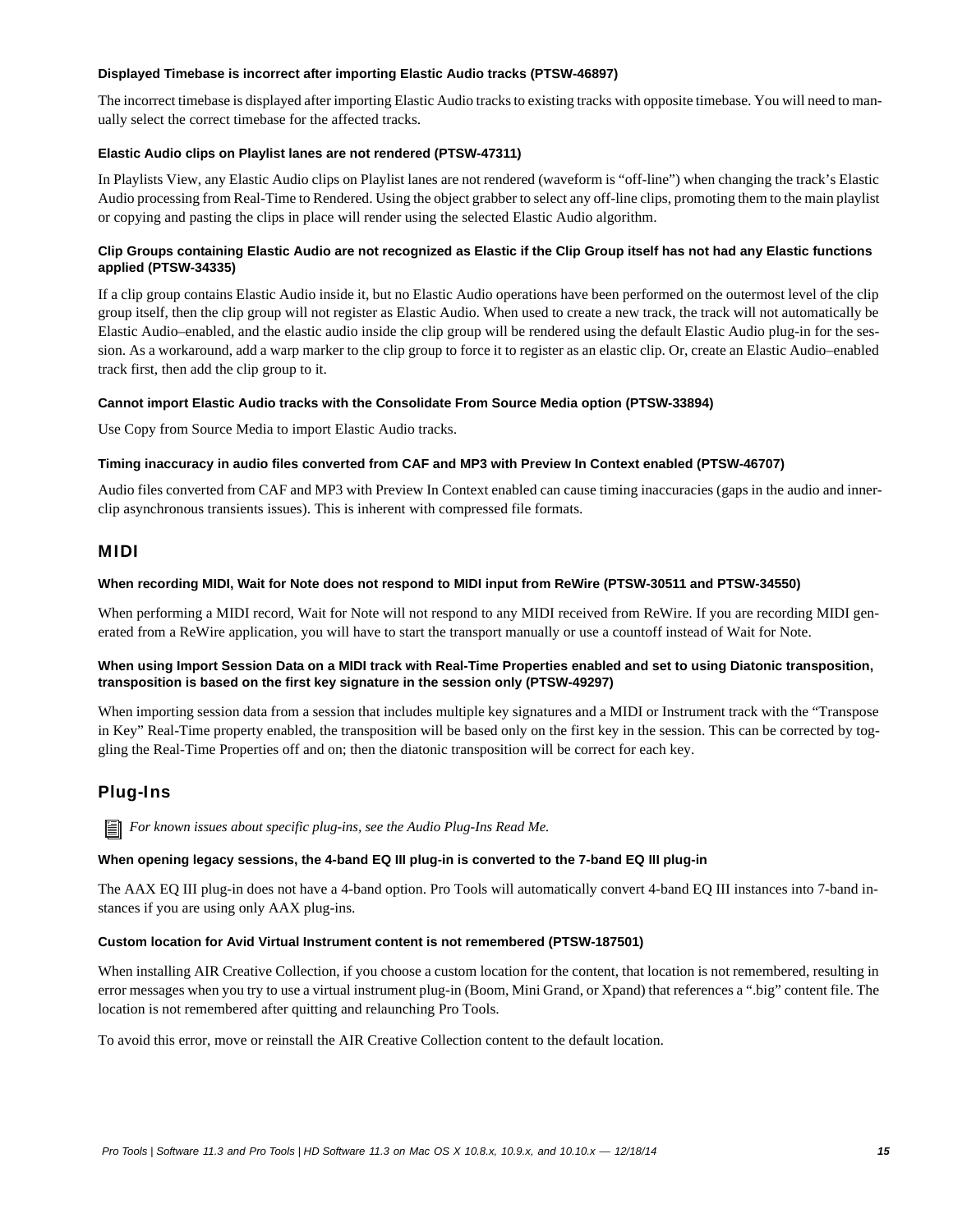### **Some plug-ins require exclusive use of a DSP chip on HDX hardware-accelerated systems (PTSW-154614)**

Certain plug-ins, such as ReVibe and Reverb One, use direct memory access (DMA) on HDX cards. DMA plug-ins cannot share HDX DSP chips with other plug-ins. Additionally, even though DMA plug-ins of the same type can share a single HDX DSP chip (for example, multiple ReVibe plug-ins can use the same HDX DSP chip), they must be of the same channel width (DMA plug-ins of the same type cannot share the same HDX DSP chip if they have different channel widths).

### **Native plug-ins appear unavailable at higher sample rates (such as 192 kHz) (PTSW-160300)**

When using some native (host-based) plug-ins at higher sample rates (such as 192 kHz), it may be necessary to lower the number of host processors in the Playback Engine dialog. This is because in certain situations it is beneficial to leave a CPU Core processor available for other tasks, and not have the host-processor engine running on all Cores.

### **Pro Tools stops working when opening a session with Structure Free (PTSW-131965)**

When opening a Pro Tools session that uses Structure Free, Pro Tools may hang temporarily if Structure Free is looking for files in a directory where the files are not present.

### **AudioSuite and Clip Groups (PTSW-57457)**

AudioSuite plug-ins handle Clip Groups in the Clip List slightly differently than audio files. With audio files, an AudioSuite process can be applied to all copies of a unique audio file which appear in your session by selecting your target as Clip List in the AudioSuite plugin window and selecting Use in Playlist. However, if your target is set to Clip List in the AudioSuite plug-in window while you have a Clip Group selected, Pro Tools does not recognize the Clip Group as processable audio and will present a No Audio was Selected error. This is because a Clip Group is not treated as audio until it is actually used in a track.

To apply an AudioSuite process to all copies of a Clip Group in a session at once, do the following:

- **1** Select the Clip Group to be processed.
- **2** From the Clip List menu, select Ungroup All. All elements of the group will remain selected.
- **3** Perform AudioSuite processing.
- **4** From the Clip List menu, select Regroup.
- **5** When prompted, select Modify to apply the AudioSuite Process to all copies of the Clip Group in the session, or Copy to apply it only to the selected Clip Group.

# Control Surfaces

### **Trim Scrub and Trim Shuttle don't work on clips with fades (PTSW-46911)**

If a clip has fades, Trim Scrub and Trim Shuttle don't work when trying to trim using a control surface. To work around this problem, remove any fades on the clip, then execute the Trim Scrub or Trim Shuttle, and then restore the fades.

### **Used HW output path indication (101095)**

In Assign Matrix on your control surface, Insert mode the used HW output path will not have amber background indicating that it's already assigned after switching to a different insert on the same track.

### **Color indication on plug-in controls in Learn mode (PTSW-18480)**

When a plug-in is in Learn mode and the track with this plug-in is not focused on the main ICON unit, all automation LEDs in the plug-in window will be red if the track is in one of auto write modes. This conflicts with red color indication on the plug-in control, which is armed for mapping. The workaround is to set the track with plug-ins to Read automation mode.

### **SignalTools meter ballistics on control surfaces (PTSW-52799)**

SignalTools RMS, VU, BBC, Nordic and DIN meters will display inaccurate decay times when viewed on a control surface. Unaffected types are Peak, VENUE, and Peak + RMS, which only reports the Peak meter to the control surface. The attack times of the affected meters are not affected, only the decay times. All meter types display accurately in the plug-in window.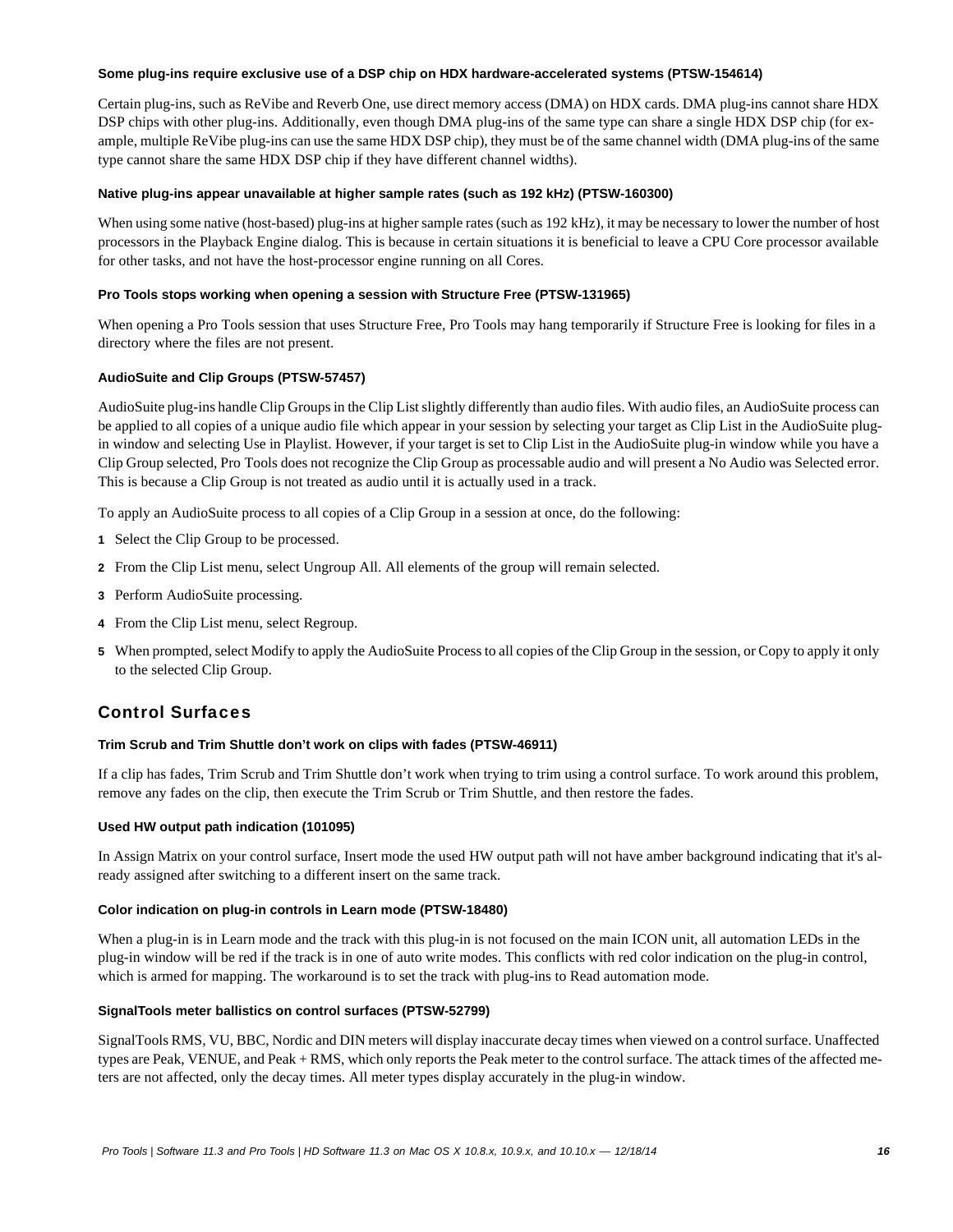### **Channel Strip plug-in Expander/Gate meters appear in the Compressor/Limiter meter Instead of in the Expander/Gate meter in D-Control Dynamics section (Main Unit) (PTSW-150897)**

The Avid Channel Strip plug-in uses shared meters for Expander/Gate and Compressor/Limiter processing. Because of this, both Expander/Gate and Compressor/Limiter metering appear only in the Compressor/Limiter meter in D-Control Dynamics Section (Main Unit).

### **Pro Tools transport must be stopped when recalibrating ICON faders (78074)**

The transport in Pro Tools must be stopped when recalibrating faders on D-Command and D-Control. If one or more faders need calibration do the following: Stop playback, enter Utility mode, press TEST, press FADER, and press RECAL. After recalibrating faders. exit Utility mode.

### **Adjusting Clip Gain with the Jog Wheel on a EUCON control surface can result in Pro Tools quitting unexpectedly (PTSW-155028)**

Adjusting Clip Gain using the Jog Wheel on a EUCON control surface during playback can result in Pro Tools quitting unexpectedly. You can avoid this issue by using the mouse or key commands to adjust clip gain instead.

# Video

### **High CPU usage with video playback set to Pillarbox/Letterbox versus stretched video (UME-946/UME-971)**

If the height and width dimensions of your picture do not match the aspect ratio of the video window, by default, the picture will be stretched to match the video window. To maintain the native aspect ratio of the picture, Right-click in the video window and select Pillarbox/Letterbox. This setting scales the picture to the largest possible size, while maintaining its native aspect ratio.

### **Playback of QuickTime video in Pro Tools may stutter or drop frames**

When monitoring QuickTime playback in the Pro Tools Video Window on the computer screen, the video image may stutter or drop frames. To improve results with QuickTime playback, try any of the following:

- Disable Continuous Scrolling.
- Close unnecessary UI windows.
- Try using the DNxHD codec.
- A second Pro Tools, Media Composer, or Symphony DX Video Satellite option offers guaranteed performance for Avid video playback with a primary HDX or HD Native system.

### **QuickTime files that contain multiple CODECs may not import (UME-835)**

If the Pro Tools tells you that a file cannot be imported because it may be unsupported, check to see if the file contains more than one CODEC. This can be done by opening the file in QuickTime player and examining the file properties. QuickTime files that contain more than one CODEC are not officially supported for import into Pro Tools.

### **H.264 video files over 2 GB play back incorrectly (PTSW-158646)**

At a certain point during playback, an H.264 video file over 2GB in size will incorrectly restart playback from the beginning, even though the timeline indicates it is not playing from the beginning. The workaround is to place an edit (break) in the video clip prior to the point it starts playing incorrectly from the beginning. This issue only affects H.264 files larger than 2GB.

### **Playback of PhotoJPEG-encoded video experiences dropped frames or stuttering (PTSW-183056)**

PhotoJPEG is not a preferred CODEC for video playback in Pro Tools. It you experience performance issues with this CODEC, please transcode to a preferred Avid CODEC, such as DNxHD or DV25. This can be done by bouncing the file to QuickTime from within Pro Tools and choosing the "Advanced Settings" in the bounce window.

### **Video pull factor may become invalid when video hardware is enabled (PTSW-180554)**

If a software video pull factor of 0.1% is set while video hardware is disabled, enabling the video hardware may create an illegal pull setting. Video hardware only supports 0.1% pull ups at 24pPAL rates, and 0.1% pull downs at 25pPAL rates. If the pull rate is set to 0.1% at any other rate while video hardware is enabled, manually select an available option from the pull menu, which may be "none."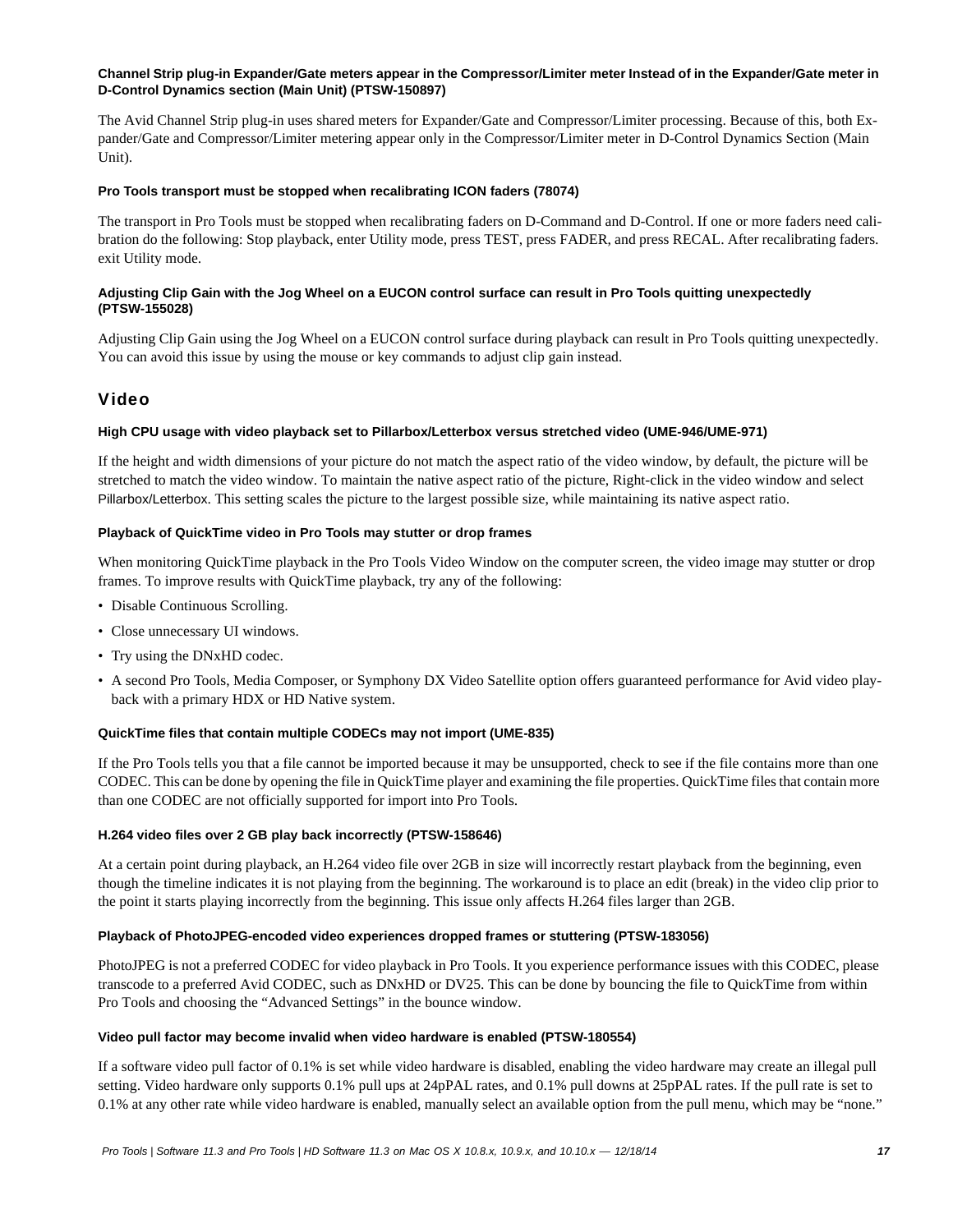### **The Project Type does not change to reflect the new project rate after a pull factor is applied to video (PTSW-179896)**

When video is pulled, the Project Type selector does not change to match the resulting project rate. This is because the fundamental rate of the project does not change. The Avid Video Engine continues to reference the fundamental rate while applying the selected pull factor.

### **Video may not stay in sync when video hardware is attached and Pro Tools is locked to an external clock (PTSW-178722)**

If both Pro Tools and an attached video peripheral are each resolved to an external clock, but the clock is not derived from the same source, video will not stay in sync. An example of this would be if the video peripheral is locked to black burst, and the audio peripheral is locked to an audio clock not derived from the same video black burst, such as SPDIF. In this scenario, setting the video peripheral to lock to its own internal clock will allow Pro Tools to compensate for video drift over time.

### **Unsupported QuickTime video formats (PTSW-52140, PTSW-52155, PTSW-52156, PTSW-53625, 72961)**

Several video formats supported in QuickTime are not supported in Pro Tools. These include .DivX, .flc, .m4v and .3gp format movies. Attempting to import these will generate errors or will fail to import.

### **QuickTime files that contain multiple CODECs may not import (UME-835)**

If the Pro Tools tells you that a file cannot be imported because it may be unsupported, check to see if the file contains more than one CODEC. This can be done by opening the file in QuickTime player and examining the file properties. QuickTime files that contain more than one CODEC are not officially supported for import into Pro Tools.

### **"Error reading video in the QuickTime files" when importing some MPEG 1 and 2 video files in Pro Tools (PTSW-178017)**

Some MPEG1 and MPEG2 files cannot be opened by Avid applications, including Pro Tools. Transcode these files to one of our primary CODEC such as DNxHD or AppleProRes for use in Pro Tools to avoid this issue.

### **3G2 file extension is not supported for video import (PTSW-178015)**

Pro Tools 11 provides support for the .3GP file type extension for video import. These are video files often created on mobile phones. The second generation of this format uses the file extension of .3G2. Files with the .3G2 file extension will be filtered out as unavailable for video import. These .3G2 files may be available for import if their file extension manually changed to .3GP. If the files remain unavailable for import after changing their extension, they will need to be converted to an explicitly supported format such as DNxHD or AppleProRes for use in Pro Tools.

# Third-Party Video Peripherals

The following issues may occur with third-party video hardware. Please contact your hardware vendor for support.

 In some cases, video will not stay in sync over time if the video peripheral is not, or cannot, lock to video reference. If you experience this, a workaround is to set the Pro Tools clock to internal. This will cause the video peripheral to slew overtime and stay in sync with Pro Tools. (THPV-2)

 When Pro Tools is running with a Blackmagic DeckLink II Extreme or Intensity video capture and playback PCI-e card installed, launching Blackmagic Design's Deck Capture utility, Final Cut Studio, or any other application which supports Black Magic hardware for video output, can result in system instability. To avoid any potential system instability only use one Blackmagic DeckLink–aware application at a time. (PTSW-19486)

 With some peripherals video playback will be one frame out of sync with Pro Tools audio. To compensate for this, choose Setup > Video Sync Offset and enter a 1 frame offset. (THPV-9)

 Some video peripherals will lose AV Sync when playback is attempted from a 9-pin controller when linked with other Pro Tools or Media Composer Satellites. To avoid this issue, attach the 9-pin controller to a Pro Tools Satellite that does not have a third-party video peripheral attached. (THPV-11)

 With some video peripherals, the video output will be scrambled when video is not loaded in Pro Tools, or when the video peripheral is disabled. (THPV-13)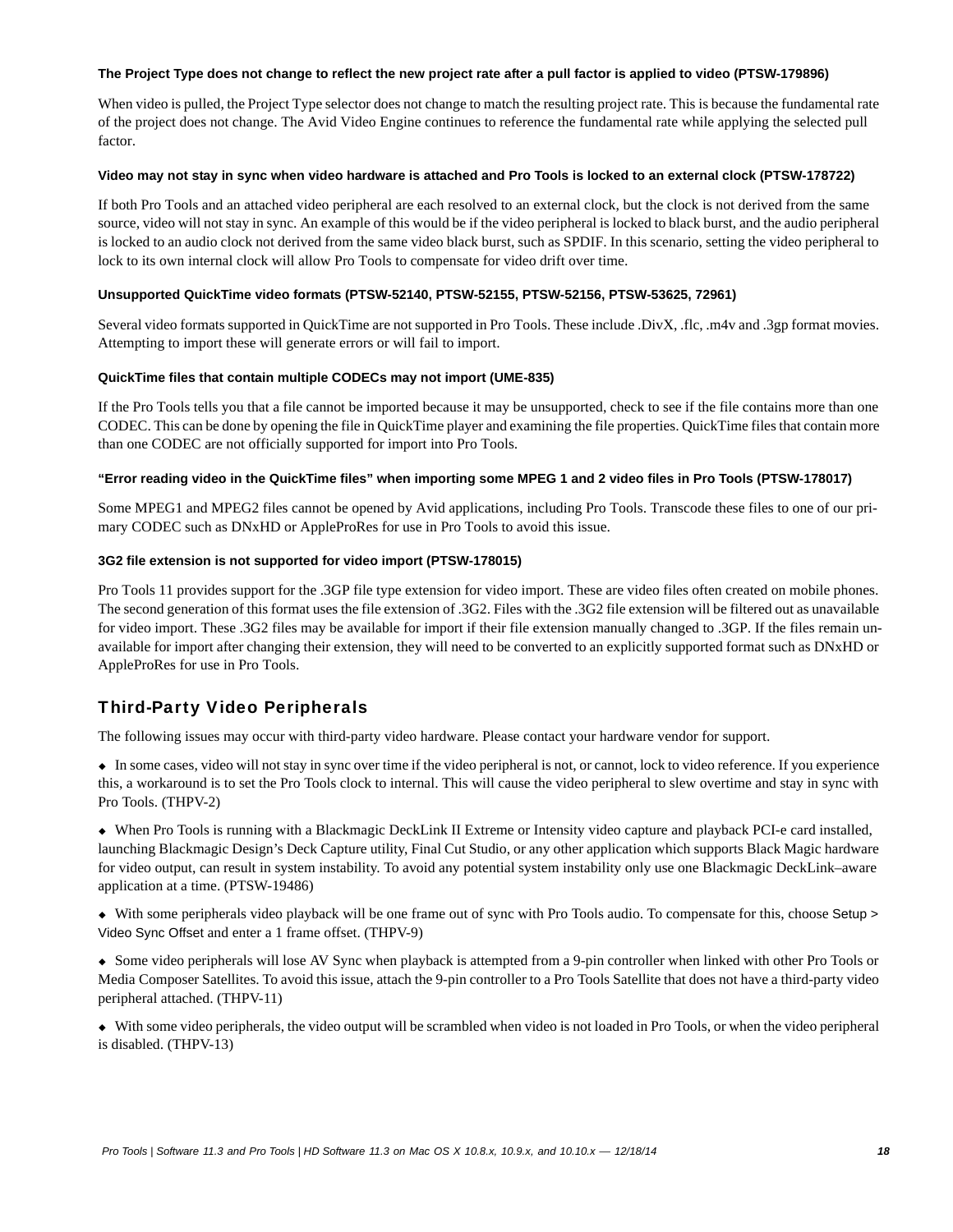# Video Satellite

### **Media Composer 6.5 Video Satellite not seen by Pro Tools (PTSW-183505)**

Media Composer 6.5 does not appear as a Video Satellite when used with Pro Tools 11. A Media Composer 6.5.x patch is required to run Media Composer with Pro Tools 11 in this configuration. Visit *www.avid.com* for Media Composer 6.5 updates.

### **23.976 or 24 fps Sequence Start Time Ending In Digits Other than ":00" Causes Time Code Offset**

Media Composer uses NTSC or PAL time code when setting the sequence start time regardless of the format selected by the user for display. When you are working on a video satellite project at 23.976 or 24 fps, a Media Composer sequence with a start time that ends in a value other than :*00* causes an offset between Pro Tools and Media Composer at the session start. For example, the start time 45:02:10:15 (ending in *:15*) would cause an offset, but the start time 45:02:10:00 (ending in :*00*) would not.

As a workaround, always set your Media Composer sequence start time to a time code value ending in *00*.

### **Cueing from Media Composer in a 720p Project Causes 1-Frame Offset (Item # 98460)**

In 720p projects, Media Composer counts at 50 or 60 (59.94) progressive fps—depending on the project type—while Pro Tools counts at 25 or 29.97 frames per second. When you cue a sequence from the video satellite in a 720p project, the Pro Tools edit cursor can be offset by as much as one frame.

As a workaround, cue and play back from Pro Tools when working with a 720p project in a video satellite system. This ensures that the two applications are always in sync. It is not possible to cue to odd 50 or 60 frame boundaries (for example, frame 47) from Pro Tools.

### **Audio and video may drift out of sync In Satellite Mode in certain conditions (Items # UDevC00090064, UDevC00090078, UDevC00088666, UDevC00089437, UDevC00087542)**

When operating in Satellite mode, audio and video output from Media Composer may drift out of sync by as much as one frame in any of the following conditions:

- When viewing video full screen in 1394 mode. This is due to the difference between the monitor's refresh rate and the video reference rate.
- When the Edit Play Rate of the video differs from the frame rate of the video reference signal. (For example, this occurs with a 24p NTSC project with 23.976 Edit Play Rate and NTSC reference signal.)
- When looping a selection that is not aligned to video frame boundaries in Pro Tools. As a workaround, make your selection in Pro Tools using Grid mode with the Grid value set to 1-frame increments—especially when it is necessary to loop several times without stopping.

### **When scrubbing with a Video Satellite, video may be offset by several frames (UME-870)**

Audio/video sync is not frame accurate when scrubbing a Video Satellite. An offset of several frames may be seen between the Media Composer system and the Pro Tools system. To monitor frame accurate video when scrubbing, use the Pro Tools Video window. When done scrubbing, you can continue to monitor frame accurate video on the Video Satellite.

# Avid Interplay

### **Unable connect to Interplay server by entering its IP address (PTSW-173106)**

With Interplay Access, when importing a sequence from Avid Interplay into Pro Tools, if you try to connect to an Interplay server by entering its IP address, an error message is displayed and the connection fails. To connect to the Interplay server, enter its server name instead of its IP Address. Note that this issue has been corrected with Avid Interplay version 3.0.5.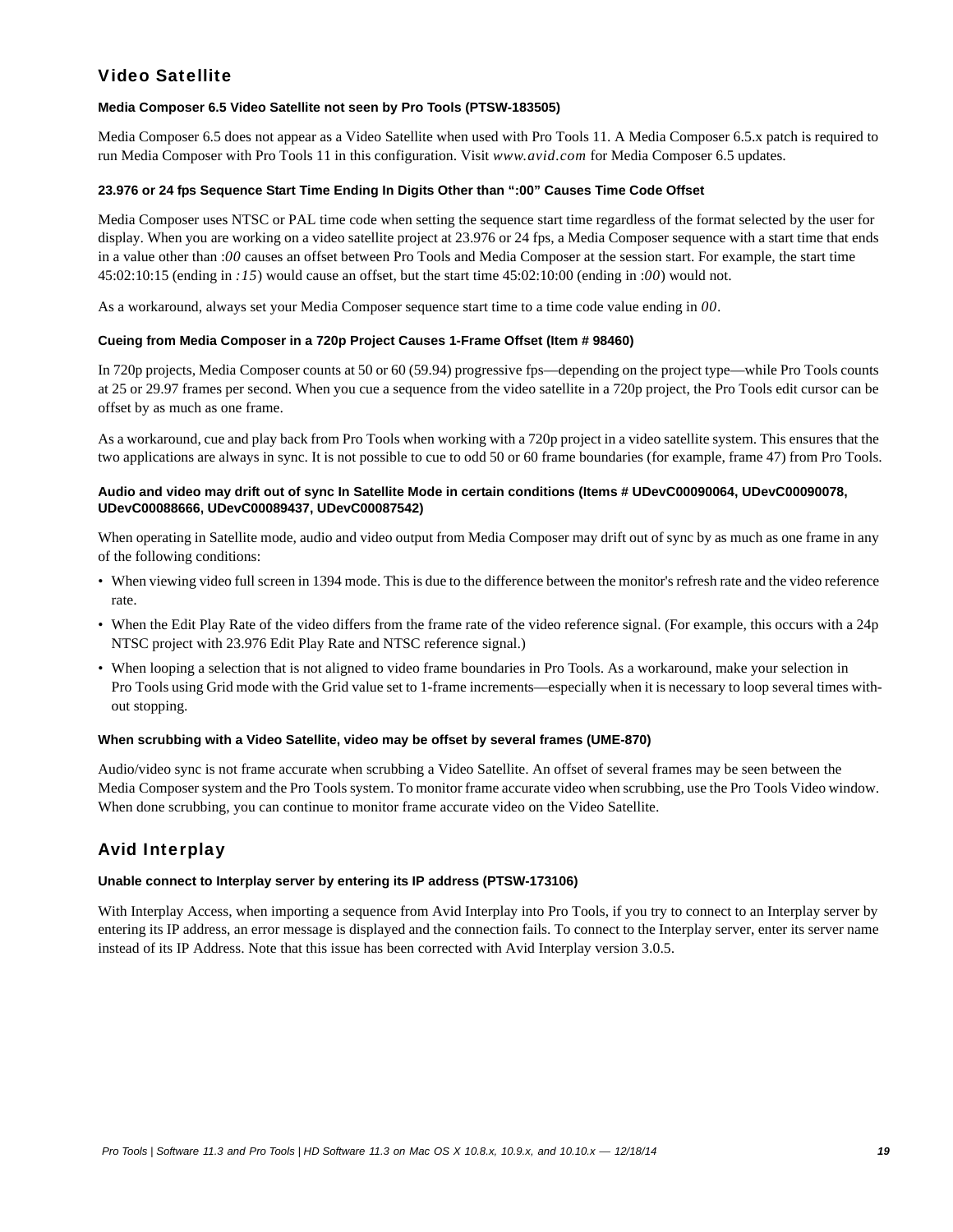# General Localization

### **AAF/OMF sequences with non-English characters import with garbled clip names or won't relink (PTSW-33569, PTSW-99570, PTSW-33826)**

If an AAF/OMF sequence containing files or clip names with non-English characters is exported from a Mac-based Pro Tools 7.3.1 system (or lower), it may not import correctly into Avid Media Composer, or Pro Tools 7.4 and higher systems on Windows or Mac. Conversely, AAF/OMF sequences with non-English characters exported from any Pro Tools 7.4 or higher system (or higher) may not import correctly into a Mac-based Pro Tools 7.3.1 (or lower) system. To relink the files, select "Manually Find and Relink," then deselect all options except "Find by file ID." Clip names may appear garbled.

# Known Issues with CoreAudio Hardware Drivers

### **Limitations of the Avid CoreAudio driver with CoreAudio Manager**

The 003 systems have the following limitations:

Pro Tools HD and Pro Tools with 003 systems require exclusive access to Pro Tools hardware. You cannot use CoreAudio applications and Pro Tools with these systems at the same time. To use Pro Tools, make sure you quit any CoreAudio applications before launching Pro Tools on these systems. To use a CoreAudio application with these systems, make sure you quit Pro Tools before starting the CoreAudio application.

 The Digi CoreAudio Driver cannot be used to preview sound files from the Mac Finder while Pro Tools is running. When a sound file is located in the Mac OS X navigation window, a QuickTime transport bar is displayed next to it. The QuickTime transport bar lets you audition the sound file. With USB audio interfaces, you can preview sound files from the Mac Finder as long as Pro Tools is not running. Regardless, with FireWire and Avid HD audio interfaces, the sound will always play back though the Mac built-in audio controller (through the Mac speaker or headphone jack). However, if you double-click a sound file, the QuickTime application will launch, which can use the Digi CoreAudio Driver for playback.

The CoreAudio Driver cannot be used for playback of Mac System Sounds.

### **Pops when changing sample rates (PTSW-58770)**

With the CoreAudio Manager, your Pro Tools hardware may produce a "pop" or "click" sound if Pro Tools was last used at a sample rate different from the one the new CoreAudio client is set to use.

### **Audio streaming problems when using very low H/W Buffer Sizes with 3rd party Core Audio applications (such as Logic) (PTSW-154719)**

You may experience audio streaming problems when using Avid hardware with 3rd party applications such as Cubase or Logic and playing back at the lowest buffer size. The lowest supported buffer sizes when using Avid hardware are 64 at 44.1 and 48 kHz sessions, and 128 at 88.1 and 96 kHz.

### **Buffer sizes incompatible with Pro Tools hardware (39542)**

In Cubase, Traktor, Live, and certain other applications, you can select Buffer Sizes that may be incompatible with your Pro Tools hardware. Selecting incompatible buffer sizes results in distorted sound and may cause other problems. Please make sure to select Buffer Sizes listed in the following chart:

| <b>Avid Audio Hardware</b>                     | <b>Supported Buffer Sizes</b> |
|------------------------------------------------|-------------------------------|
| <b>HDX</b>                                     | 128, 256, 512, 1024           |
| <b>HD Native</b>                               | 128, 256, 512, 1024           |
| 003, 003 Rack, 003 Rack+, Eleven Rack          | 64, 128, 256, 512, 1024       |
| Mbox <sup>®</sup> and Mbox 2-series interfaces | 32, 64, 128, 256, 512, 1024   |

### *Cubase SX Buffer Sizes Supported by Avid Audio Hardware*

**Pro Tools reports a –6101 error connecting or disconnecting headphones or audio cables from the audio output jack on your computer while using Pro Tools (PTSW-159325)**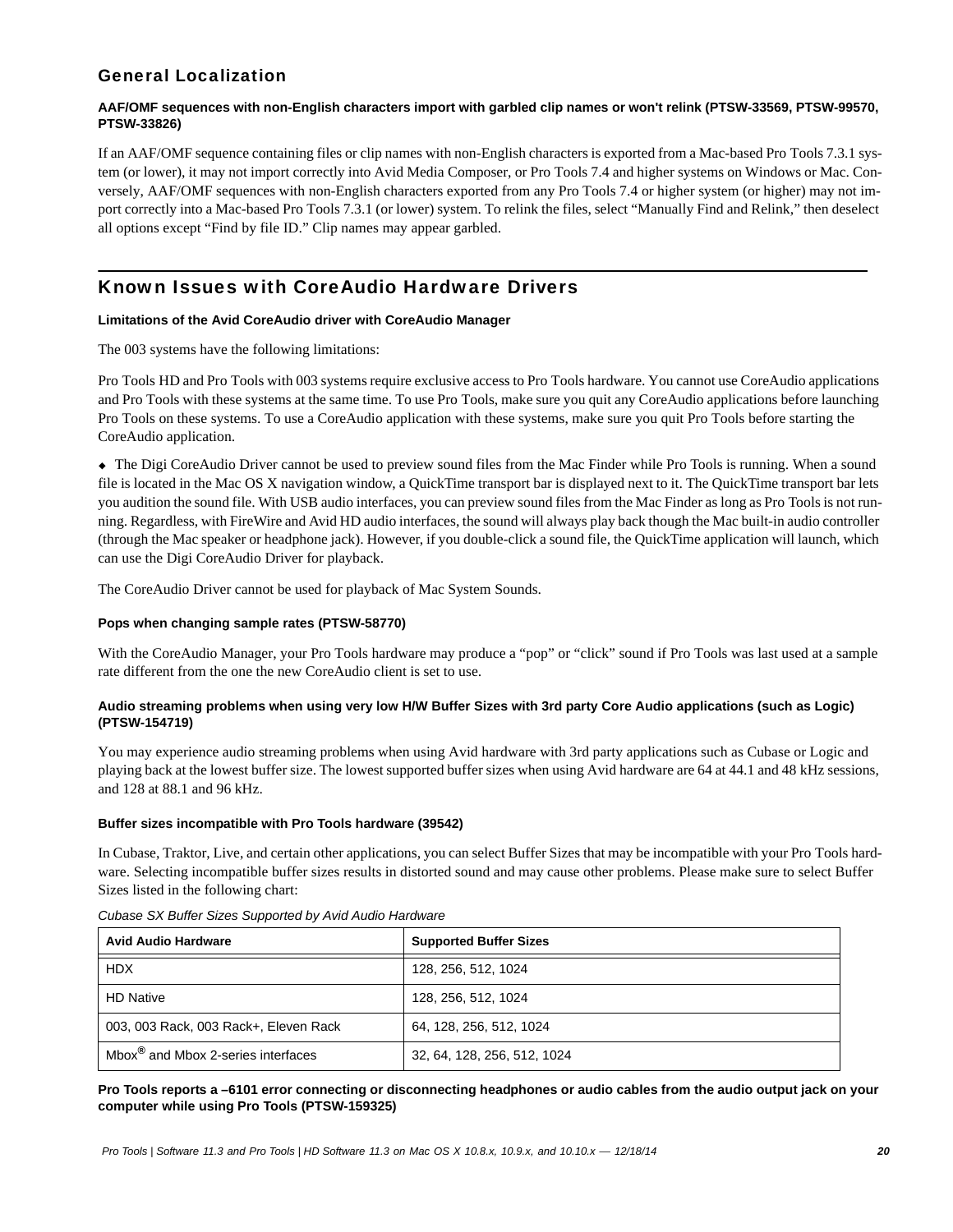You may encounter a –6101 error when connecting or disconnecting headphones or audio cables from the audio output jack on your computer while using Pro Tools. To avoid this problem, quit Pro Tools before connecting or disconnecting your headphones or audio cables.

# Known Issues with Audio Interfaces

### S3L

### **Distorted audio with S3L and low Hardware Buffer sizes in Pro Tools (PTSW-185113)**

Audio may distort with the Avid S3L when Pro Tools is set to use the lowest Hardware Buffer sizes (32 or 64). To avoid this issue when using the Avid AVB64 driver, set the Hardware Buffer size in Pro Tools to more than 64 samples.

### HD OMNI

### **Noise in the output signal from HD OMNI with digital input (PTSW-1614)**

If HD OMNI is connected to a digital source with a mismatched clock and Sample Rate Conversion (SRC) is not enabled, you will hear noise (including loud "pops") in the output signal. To correct this problem, either enable SRC or ensure that the clock of the digital source and HD OMNI are matched correctly.

### **HD OMNI front panel Setup menus are unresponsive after Pro Tools quits unexpectedly (PTSW-125692)**

HD OMNI will not automatically recover "stand-alone" mode if Pro Tools quits unexpectedly (or if you disconnect the DigiLink cable from HD OMNI while Pro Tools is running). As a result, some of the SETUP functions accessible from the front panel will be unavailable. Power cycle HD OMNI to recover stand-alone mode.

### **Graphic redraw problems in the Hardware Setup dialog (PTSW-122690, PTSW-1346, and PTSW-1235)**

When changing the Hardware Setup configuration for HD OMNI, it is possible to encounter graphics redraw problems in some cases. To force a graphics redraw of the Hardware Setup dialog, close and reopen the Hardware Setup dialog.

### **No sound on output after hardware reset (PTSW-126575)**

After resetting the HD OMNI interface to the default factory settings using the front panel controls, the HD OMNI interface stops emitting sound in sessions where the outputs are not assigned to the Monitor output path. To correct this problem, press the ALT monitor button to switch to the ALT Monitor path, and then press it again to switch back to the Main Monitor path.

### **Loss of Monitor path when launching Pro Tools with HD OMNI off or disconnected (PTSW-127313)**

When launching Pro Tools and opening I/O Setup after powering off HD OMNI or disconnecting it from the system, the inactive Monitor path is not present in Output tab. You may need to restore the default I/O Settings and remap the corresponding Output Busses.

### **Output paths are not automatically created in the Output page of the I/O Setup after disabling the corresponding Monitor path in the Monitor page of the Hardware Setup and re-assigning the Outputs from "None" to physical outputs in the Main page of the Hardware Setup (PTSW-127559)**

After disabling the Monitor path in the Monitor page of the Hardware Setup and re-assigning the corresponding Outputs from "None" to physical outputs (such as "A 1-2") in the Main Page of the Hardware Setup, these Output paths are not automatically created in the Output Page of the I/O Setup. You will have to manually create the appropriate Output paths in the I/O Setup (or click Default).

### **Changing Monitor path Output assignments in the Hardware Setup does not update the Output paths in the Output page of the I/O Setup (PTSW-127563)**

When changing Monitor path Output assignments in the Monitor page of the Hardware Setup (such as setting the Monitor path Format to None or assigning the Monitor to different physical outputs), the Output paths in the Output page of the I/O Setup do not reflect the corresponding changes. You will have to manually create the appropriate Output paths in the I/O Setup (or click Default).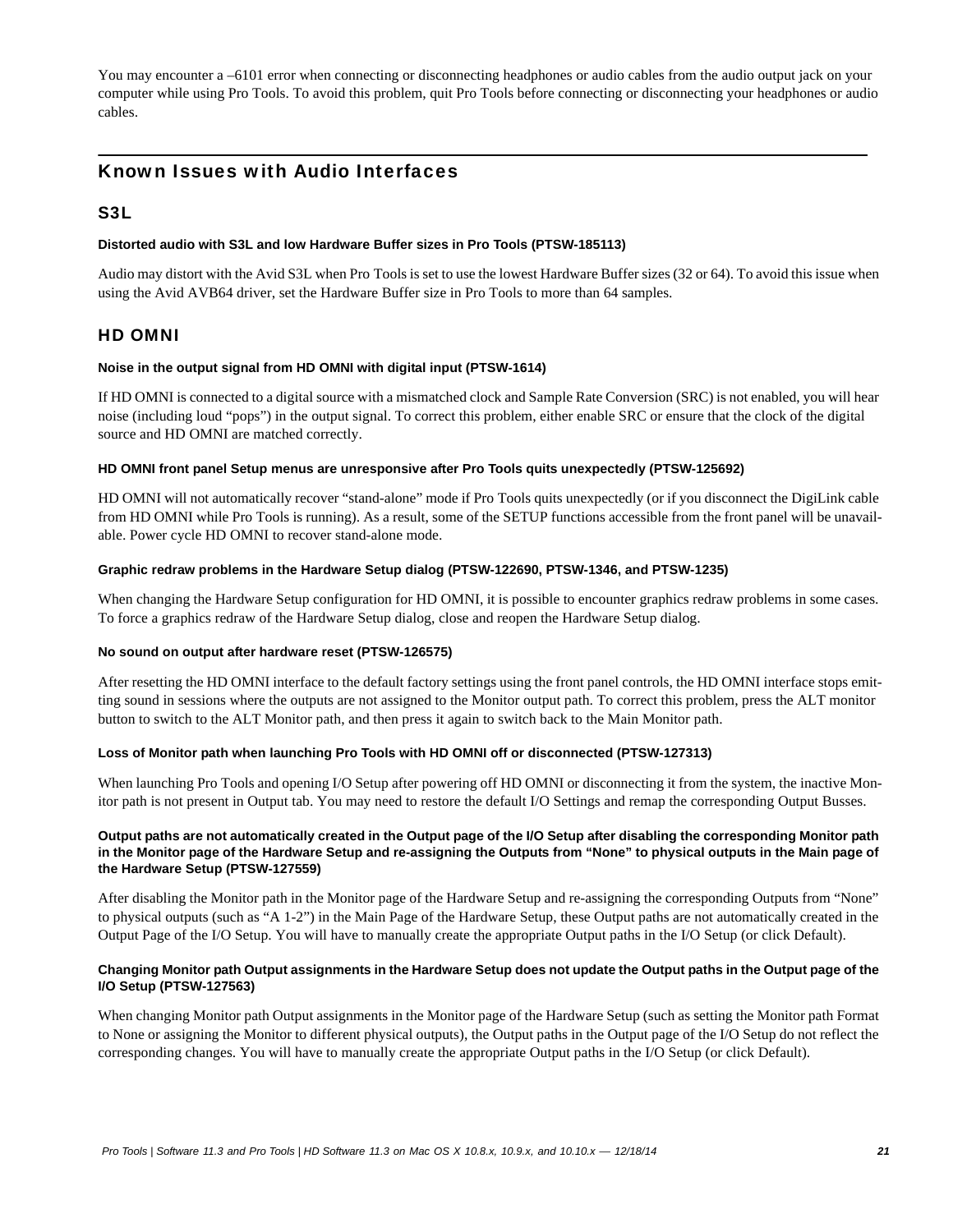### **When creating new sessions, using the I/O Settings selector can result in unexpected Output assignments if HD OMNI has an assigned Monitor path (PTSW-123896)**

If HD OMNI has an assigned Monitor path, Output paths created by the selected I/O Settings option in the New Session dialog may be offset by the channel width of the Monitor path. If this happens, you will have to manually create the appropriate Output paths in the I/O Setup (or click Default).

### **I/O Setup Bus page erroneously adds monitor paths (PTSW-127739)**

With both MAIN and ALT Monitor paths declared, toggling one of the CR Monitor paths from the current format to "None" and then back to the starting Monitor format from within the Hardware Setup Monitor page, causes the Bus page in I/O Setup to erroneously add an extra Monitor path with the abbreviation with "(1)." This can happen numerous time and each new Monitor abbreviation increments accordingly.

# 003 Series Interfaces

### **Reconnecting an 003 after losing the connection with Pro Tools (PTSW-20351)**

If your 003 series interface looses its connection with Pro Tools, increasing your buffer size may bring the device back online without having to close Pro Tools or restart your computer.

### **Importing .PIM Files on an 003 System with a C|24 (PTSW-46401)**

When importing a custom map .PIM file created on a 003 to another 003 system with a C|24, 003 displays "<No Track>" on the scribble strips instead of staying in Plug-in Edit mode with a restored newly imported Plug-in Map. You will need to switch to another mode on 003 and then re-enter Plug-in Edit mode to correct this.

### Mbox Pro

### **Pro Tools appears unresponsive with Mbox Pro (PTSW-184498)**

Avid recommends connecting the Mbox Pro before powering up the computer. If Pro Tools appears to be unresponsive with Mbox Pro, check to ensure that the Mbox Pro is synchronized to the proper clock source (Setup > Hardware), and that the clock source and your Pro Tools session have matching sample rates. If Mbox Pro encounters a problem with the clock source (such as mismatched sample rates between the clock source and the session), Pro Tools may become unresponsive.

# Pro Tools Aggregate I/O (Mac Built-In Audio)

### **–6101 error when previewing audio with Pro Tools Aggregate I/O (PTSW-132996)**

When previewing audio in the Import Audio dialog with Pro Tools Aggregate I/O selected as the Current Engine (in the Playback Engine dialog), and with the Mac OS File view is set to Columns view, you may encounter a –6101 error. Try changing the Mac OS file view from Columns to List or Icons view, or use any of the built-in audio devices instead of Pro Tools Aggregate I/O to avoid this problem.

### **Changing sample rates in Audio MIDI Setup can cause Aggregate I/O to disappear in I/O Setup, resulting no audio output (PTSW-132281)**

When Pro Tools Aggregate I/O is selected as the Current Engine in the Playback Engine dialog, changing sample rates in Audio MIDI Setup can cause the Pro Tools Aggregate I/O to be removed from I/O Setup resulting in no audio output. To correct this problem, click the Default button on the Output page of the I/O Setup.

### **Error messages when opening a session with a different sample rate from the Aggregate I/O sample rate setting (PTSW-131779)**

Pro Tools may indicate that a given Aggregate I/O device has not automatically adjusted its sample rate when a session with a different sample rate is opened. You may subsequently be presented with a dialog indicating that the session needs to be closed and reopened to update the sample rate setting of the Aggregate I/O device.